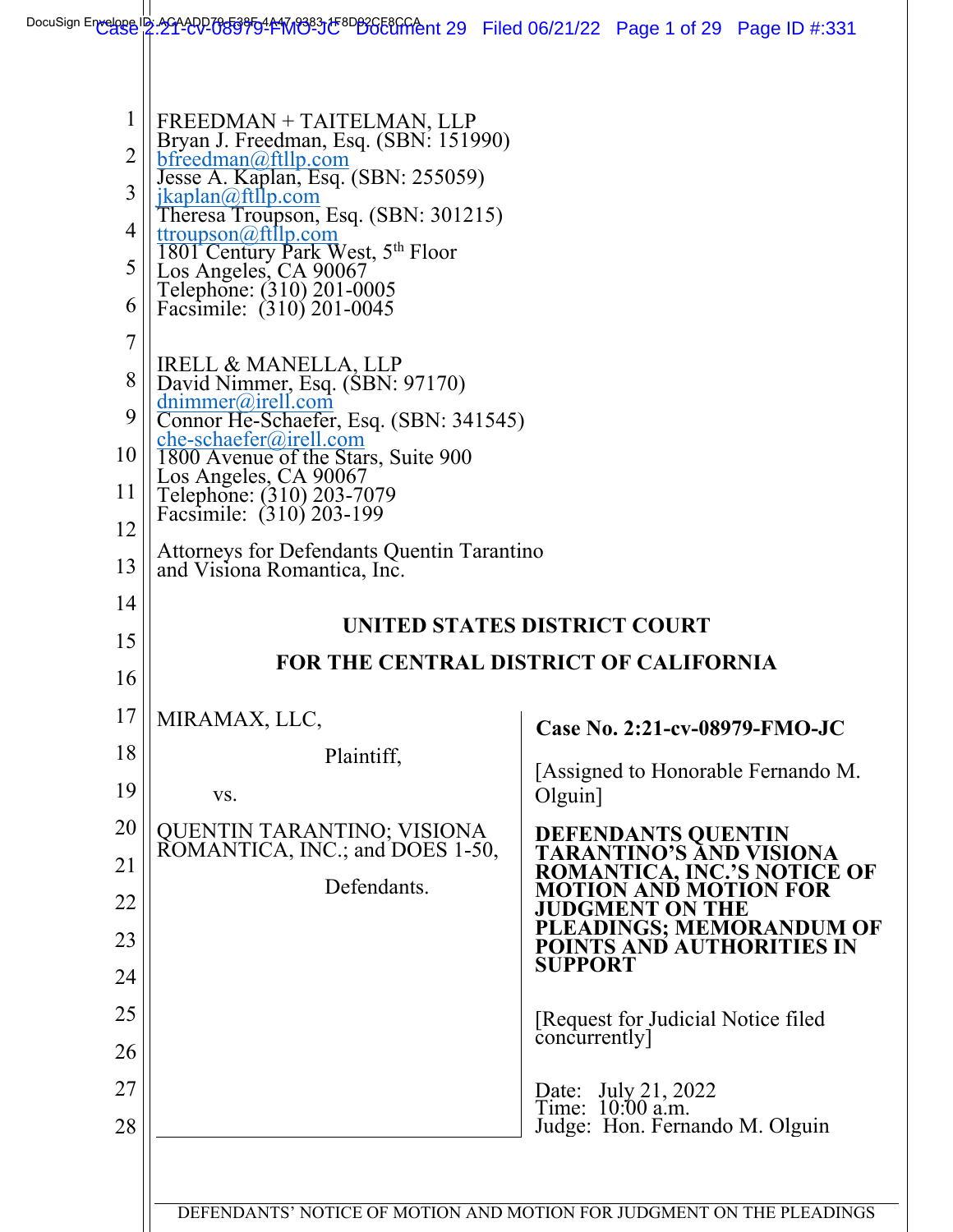| 1              |                                                                                         | PLEASE TAKE NOTICE THAT defendants Quentin Tarantino and Visiona                                |
|----------------|-----------------------------------------------------------------------------------------|-------------------------------------------------------------------------------------------------|
| $\overline{2}$ | Romantica, Inc. (collectively "Defendants"), will move this honorable Court on July     |                                                                                                 |
| 3              | 21, 2022, at 10:00 a.m. at the United States District Court for the Central District of |                                                                                                 |
| $\overline{4}$ | California, located at 350 W. 1st Street, 6th Floor, Courtroom 6D, Los Angeles,         |                                                                                                 |
| 5              | California 90012, before the Honorable Fernando M. Olguin, for Judgment on the          |                                                                                                 |
| 6              | Pleadings under Rule $12(c)$ of the Federal Rules of Civil Procedure as to all claims   |                                                                                                 |
| 7              | asserted in the Complaint of plaintiff Miramax, LLC ("Plaintiff").                      |                                                                                                 |
| 8              |                                                                                         | This Motion is made following the conference of counsel pursuant to Local                       |
| 9              | Rule 7-3, which occurred on June 7, 2022.                                               |                                                                                                 |
| 10             |                                                                                         |                                                                                                 |
| 11             | Dated: June 21, 2022                                                                    | <b>IRELL &amp; MANELLA, LLP</b>                                                                 |
| 12             |                                                                                         | By: /s/ David Nimmer<br>David Nimmer                                                            |
| 13             |                                                                                         | Connor He-Schaefer<br>Attorneys for Defendants Quentin<br>Tarantino and Visiona Romantica, Inc. |
| 14             |                                                                                         |                                                                                                 |
| 15             |                                                                                         | FREEDMAN + TAITELMAN, LLP<br>Bryan J. Freedman                                                  |
| 16             |                                                                                         | Jesse A. Kaplan<br>Theresa Troupson                                                             |
| 17             |                                                                                         | Attorneys for Defendants Quentin<br>Tarantino and Visiona Romantica, Inc.                       |
| 18             |                                                                                         |                                                                                                 |
| 19             |                                                                                         |                                                                                                 |
| 20             |                                                                                         |                                                                                                 |
| 21             |                                                                                         |                                                                                                 |
| 22             |                                                                                         |                                                                                                 |
| 23             |                                                                                         |                                                                                                 |
| 24             |                                                                                         |                                                                                                 |
| 25             |                                                                                         |                                                                                                 |
| 26             |                                                                                         |                                                                                                 |
| 27             |                                                                                         |                                                                                                 |
| 28             |                                                                                         |                                                                                                 |
|                |                                                                                         |                                                                                                 |
|                | DEFENDANTS' NOTICE OF MOTION AND MOTION FOR JUDGMENT ON THE PLEADINGS                   |                                                                                                 |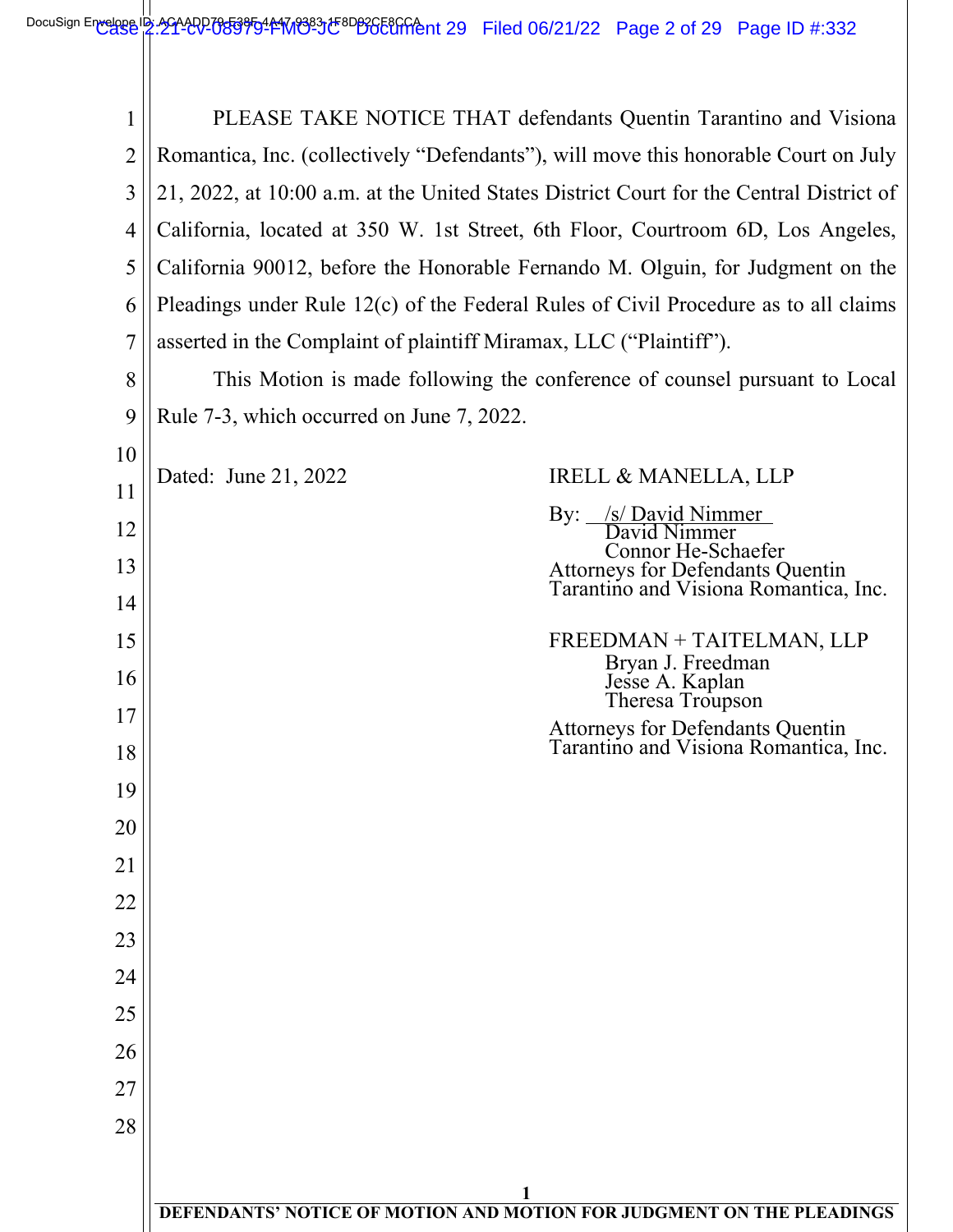| 1                    |                 | <b>TABLE OF CONTENTS</b>                                              |
|----------------------|-----------------|-----------------------------------------------------------------------|
| 2<br>3<br>I.         |                 |                                                                       |
| Π.<br>$\overline{4}$ |                 |                                                                       |
| 5                    | Α.              |                                                                       |
| 6                    | <b>B.</b>       |                                                                       |
| 7                    | $C$ .           |                                                                       |
| 8                    | D.              |                                                                       |
| 9                    | Ε.              | The Tarantino/Brown 25 Screenplay Assignment Agreement7               |
| 10                   | $F_{\cdot}$     |                                                                       |
| 11                   | G.              |                                                                       |
| 12                   | H.              |                                                                       |
| III.<br>13           |                 |                                                                       |
| IV.<br>14            |                 |                                                                       |
| 15                   | A.              |                                                                       |
| 16                   |                 | The Screenplay Is The Original Underlying Copyrighted Work 11<br>1.   |
| 17                   |                 | The Film Is a Derivative Work Derived from the Screenplay 13<br>2.    |
| 18                   |                 | 3.<br>No Copyrights To The Screenplay Were Ever Assigned To           |
| 19                   |                 | Mr. Tarantino Specifically Reserved Rights In The Screenplay.16<br>4. |
| 20                   |                 | 5.<br>The NFTs Are Derived From The Screenplay, Not The Film 17       |
| 21                   |                 | The NFTs Publish an Electronic Version of the Screenplay19<br>6.      |
| 22                   | <b>B.</b>       |                                                                       |
| 23                   | $\mathcal{C}$ . | Miramax's Trademark and Unfair Competition Claims Fail. 22            |
| 24<br>V.             |                 |                                                                       |
| 25                   |                 |                                                                       |
| 26                   |                 |                                                                       |
| 27                   |                 |                                                                       |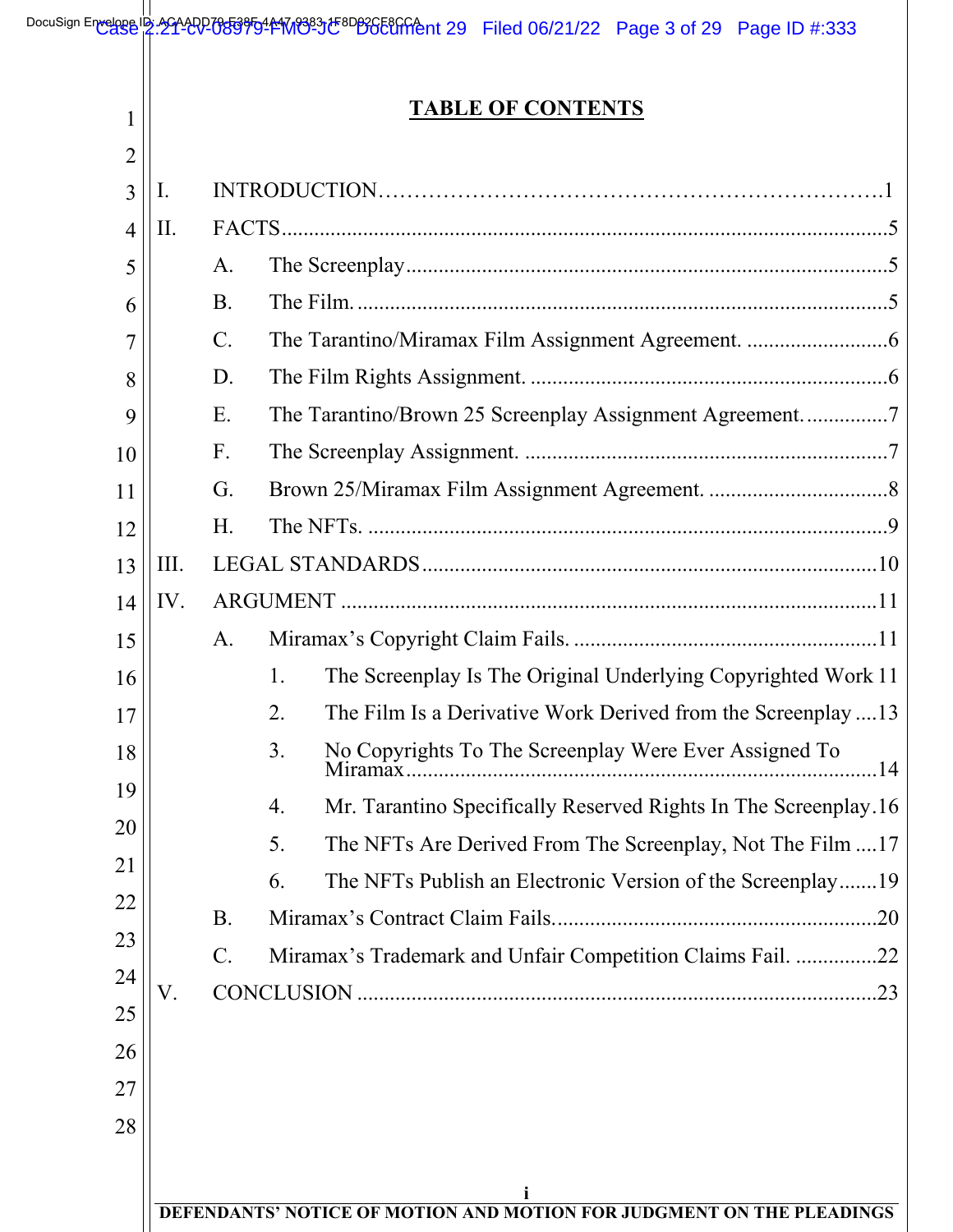DocuSign Envelope ID: 221-20270553950144M89837tF8DB3GE8GGeht 29 Filed 06/21/22 Page 4 of 29 Page ID #:334

## **TABLE OF AUTHORITIES**

| 1              | <b>TABLE OF AUTHORITIES</b>                                                 |
|----------------|-----------------------------------------------------------------------------|
| $\overline{2}$ | Page(s)                                                                     |
| 3              | Cases                                                                       |
| 4              | Bobbs-Merrill Co. v. Straus,                                                |
| 5              |                                                                             |
| 6              | Brown v. Tabb,                                                              |
| 7              |                                                                             |
| 8              | Funky Films, Inc. v. Time Warner Entertainment Co., L.P.,                   |
| 9              |                                                                             |
| 10             | Garcia v. Google, Inc.,                                                     |
| 11             |                                                                             |
| 12             | Grandma Moses Properties v. This Week Magazine,                             |
| 13             | Kamakazi Music Corp. v. Robbins Music Corp.,                                |
| 14             |                                                                             |
| 15             | Khoja v. Orexigen Therapeutics, Inc.,                                       |
| 16             |                                                                             |
| 17             | Konigsberg Intern. Inc. v. Rice,                                            |
| 18             |                                                                             |
| 19             | Oroamerica, Inc. v. D&W Jewelry Co., Inc.,                                  |
| 20             |                                                                             |
| 21             | Palladium Music, Inc. v. EatSleepMusic, Inc.,                               |
| 22             |                                                                             |
| 23             | Phillips v. Seattle Times Co.,                                              |
| 24             |                                                                             |
| 25             | Radio Television Espanola S.A. v. New World Entertainment, Ltd.,            |
| 26             | Ricordi & Co. v. Paramount Pictures,                                        |
| 27             |                                                                             |
| 28             | ii<br>DEFENDANTS' NOTICE OF MOTION AND MOTION FOR JUDGMENT ON THE PLEADINGS |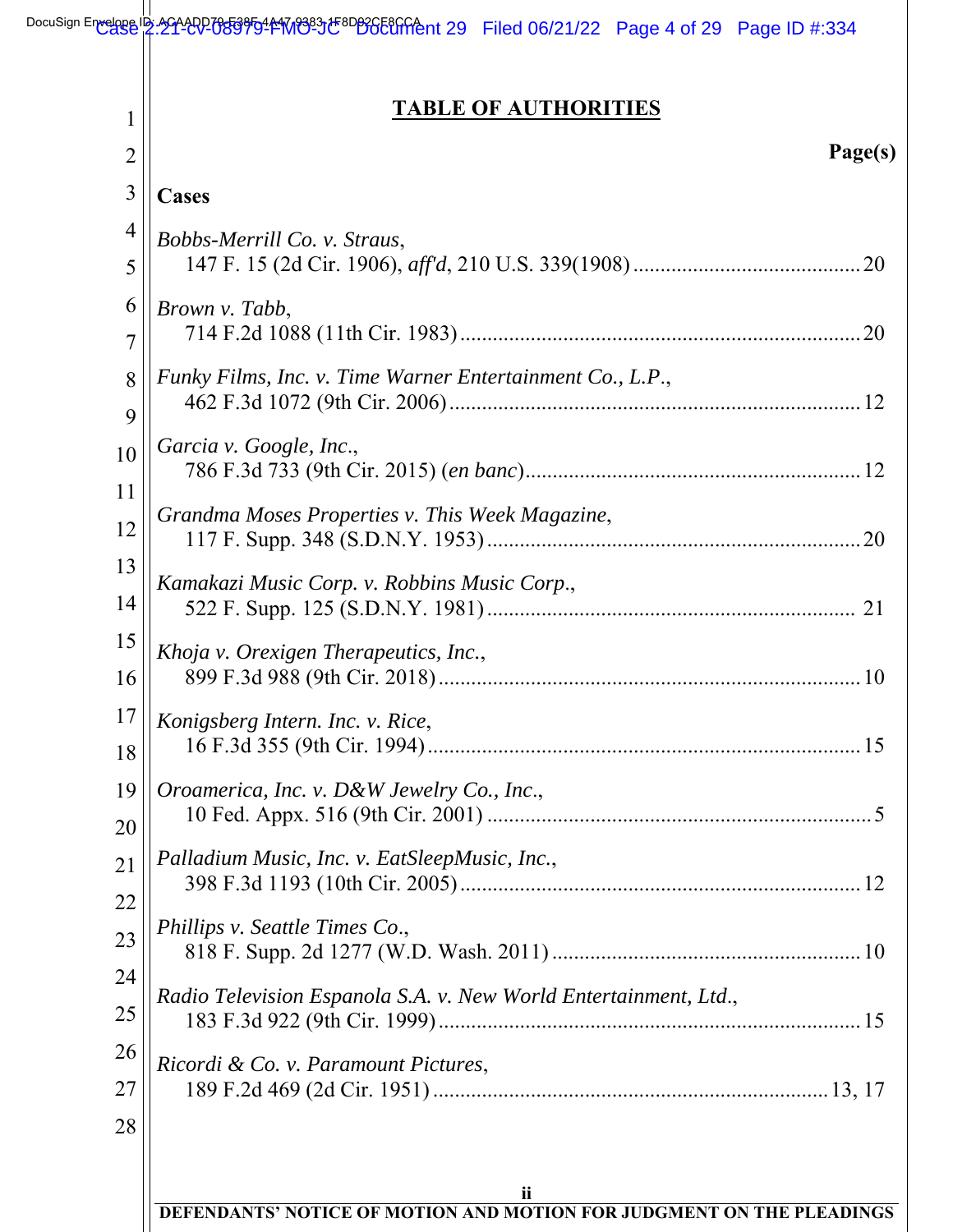# DocuSign Envelope IB: 2014002053950114M838312F8DB2CF8CrChent 29 Filed 06/21/22 Page 5 of 29 Page ID #:335

| 1<br>$\overline{2}$<br>$\overline{3}$ | Van Buskirk v. Cable News Network, Inc.,<br><b>Statutes</b>                  |
|---------------------------------------|------------------------------------------------------------------------------|
| $\overline{4}$                        |                                                                              |
| 5                                     |                                                                              |
| 6                                     |                                                                              |
| $\overline{7}$                        |                                                                              |
| 8                                     |                                                                              |
| 9                                     |                                                                              |
| 10<br>11                              | <b>Rules</b>                                                                 |
| 12                                    |                                                                              |
| 13                                    | <b>Other Authorities</b>                                                     |
| 14                                    |                                                                              |
| 15                                    |                                                                              |
| 16                                    |                                                                              |
| 17                                    |                                                                              |
| 18                                    |                                                                              |
| 19                                    |                                                                              |
| 20<br>21                              |                                                                              |
| 22                                    |                                                                              |
| 23                                    |                                                                              |
| 24                                    |                                                                              |
| 25                                    |                                                                              |
| 26                                    |                                                                              |
| 27                                    |                                                                              |
| 28                                    |                                                                              |
|                                       |                                                                              |
|                                       | iii<br>DEFENDANTS' NOTICE OF MOTION AND MOTION FOR JUDGMENT ON THE PLEADINGS |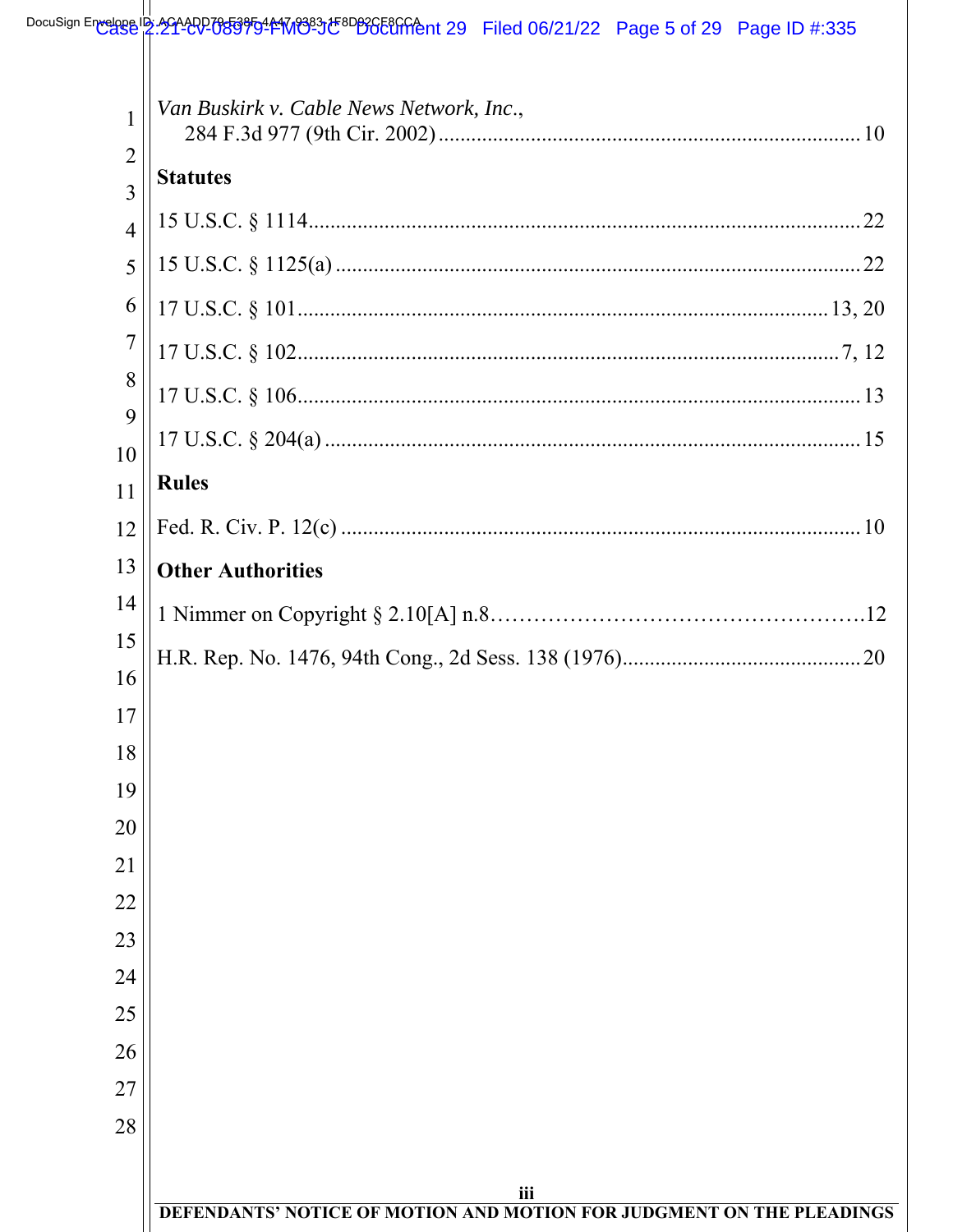#### **MEMORANDUM OF POINTS AND AUTHORITIES**

#### 2  $\overline{\phantom{a}}$ **I. INTRODUCTION**

1

3 4 5 6 7 8 9 10 This case raises the question whether Quentin Tarantino, the author of the screenplay "Pulp Fiction" (the "Screenplay"), has the right to publish portions of the hand-written version of that Screenplay electronically through the sale of nonfungible tokens ("NFTs"), which provide the purchaser with the ability to access electronic images of the Screenplay. Miramax claims that such publication of the Screenplay violates copyrights Mr. Tarantino assigned to it in the motion picture PULP FICTION (alternatively the "Film" or the "Picture") that was produced from the Screenplay. Miramax is wrong.

11 12 13 14 15 16 17 18 19 20 21 22 23 24 Miramax's claims sound principally in copyright. Although Miramax purports also to assert contract and trademark claims, those claims rise or fall based on the copyright claims. For example, Miramax does not identify any affirmative contractual obligation that Mr. Tarantino undertook that he failed to fulfill. Rather, Miramax merely asserts that Mr. Tarantino is wrongfully exercising rights that he allegedly transferred to Miramax and therefore no longer has. As a matter of law, such claims sound in copyright, not contract. Moreover, because Mr. Tarantino has not violated Miramax's copyrights, he also has not failed to abide by the contracts as alleged by Miramax. And Mr. Tarantino expressly reserved the right to use the title "Pulp Fiction" in connection with the exercise of certain rights he reserved under the parties' agreements. Because Mr. Tarantino's actions do not violate any of Miramax's copyrights in the Film and are merely exercising the rights that he owns, Mr. Tarantino's use of the title "Pulp Fiction" cannot be a trademark infringement or constitute unfair competition.

25 26 27 28 Miramax's copyright claim fails because it misapprehends fundamental principles of copyright law and ignores the clear language of the agreements and assignments between and among Mr. Tarantino, Miramax and Brown 25 Productions, Inc. ("Brown 25"), the motion picture production company that Mr. Tarantino and his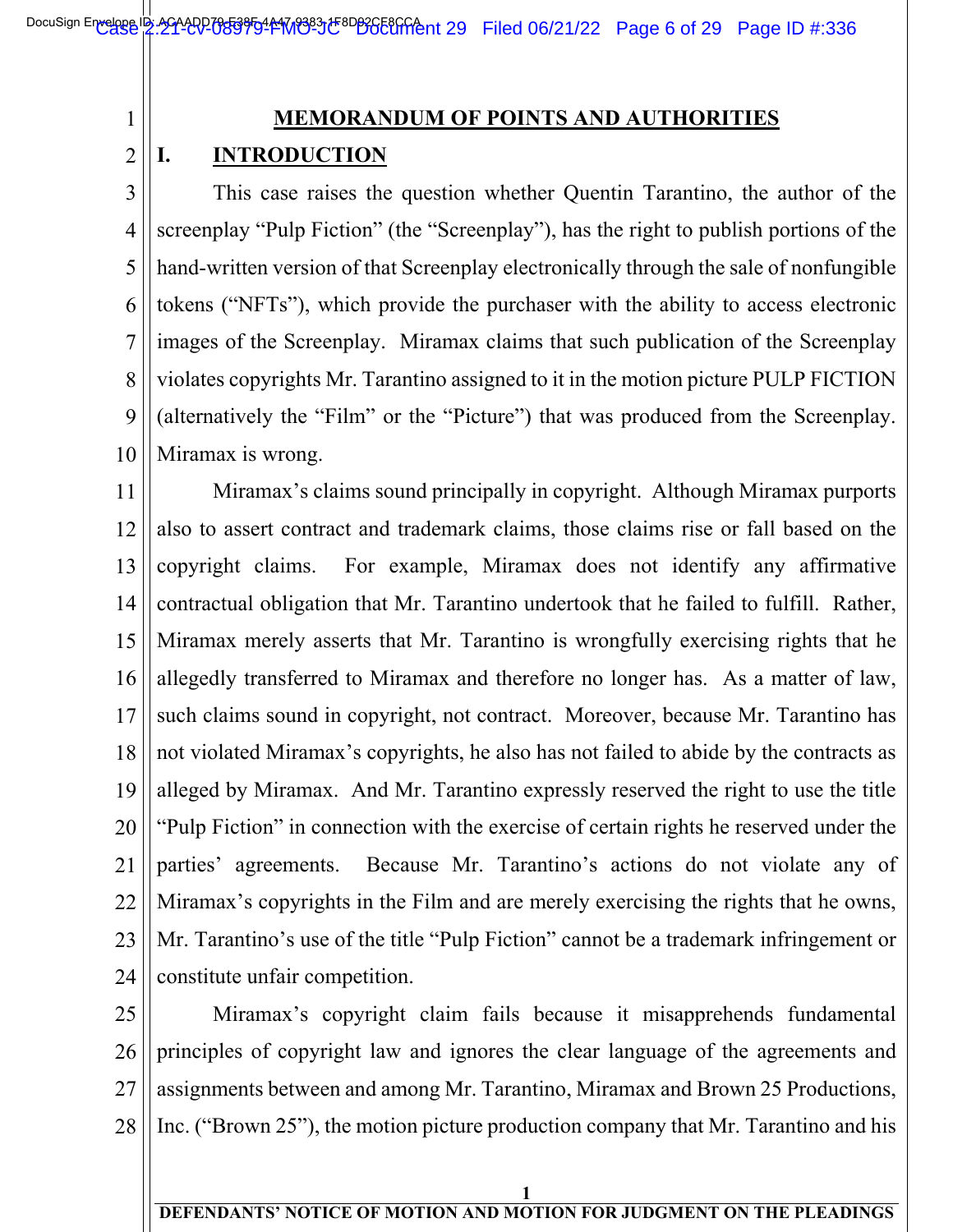1 2 3 4 5 6 7 8 9 10 11 12 13 14 15  $\overline{\phantom{a}}$ producing partner, Lawrence Bender, formed in order to produce and create the Film for delivery to Miramax. First, Miramax's complaint assumes that an assignment of copyrights in a motion picture encompasses an assignment of exclusive rights in the underlying screenplay for that motion picture. That turns copyright law on its head. The screenplay for a film is an original copyrighted work that precedes the motion picture, and exclusive copyrights in the screenplay—including elements like the dialogue, characters, plot and scene descriptions—reside with the author of the screenplay. The motion picture that is created from the screenplay is a derivative work thereof. As a result, the copyrights in the motion picture extend only to the new elements of creative expression embodied therein that are not derived directly from the screenplay—including, for example, the specific audio-visual presentation that is fixed in the medium used to capture that presentation (in this case, 35mm film), the actors' interpretations of the characters, and any added music or sound effects. The owners of the copyright in a motion picture own no exclusive rights in the underlying elements of the screenplay unless those rights are expressly assigned to them.

16 17 18 19 20 In its complaint, Miramax does not allege that the copyrights in the *Screenplay* were assigned to it. Nor could it. The agreements between Mr. Tarantino, Brown 25 and Miramax make clear that the only copyrights assigned to Miramax were in and to the completed *Film*. As a result, Miramax has not alleged a factual basis to claim any exclusive rights in the Screenplay.

21 22 23 24 25 26 27 28 Second, even if Miramax could cobble together facts sufficient to allege that the assignment of the copyrights in the Film, under certain circumstances, would also transfer exclusive rights in the underlying Screenplay, such allegations are defeated in this case by the clear language of the agreements themselves. At every turn, the parties bent over backwards to make clear that Mr. Tarantino was not assigning any rights in the Screenplay to Miramax. In every relevant agreement and assignment, Mr. Tarantino made clear that he was reserving to himself the exclusive copyright in the underlying Screenplay, separate and apart from the specific assignment of rights

**2**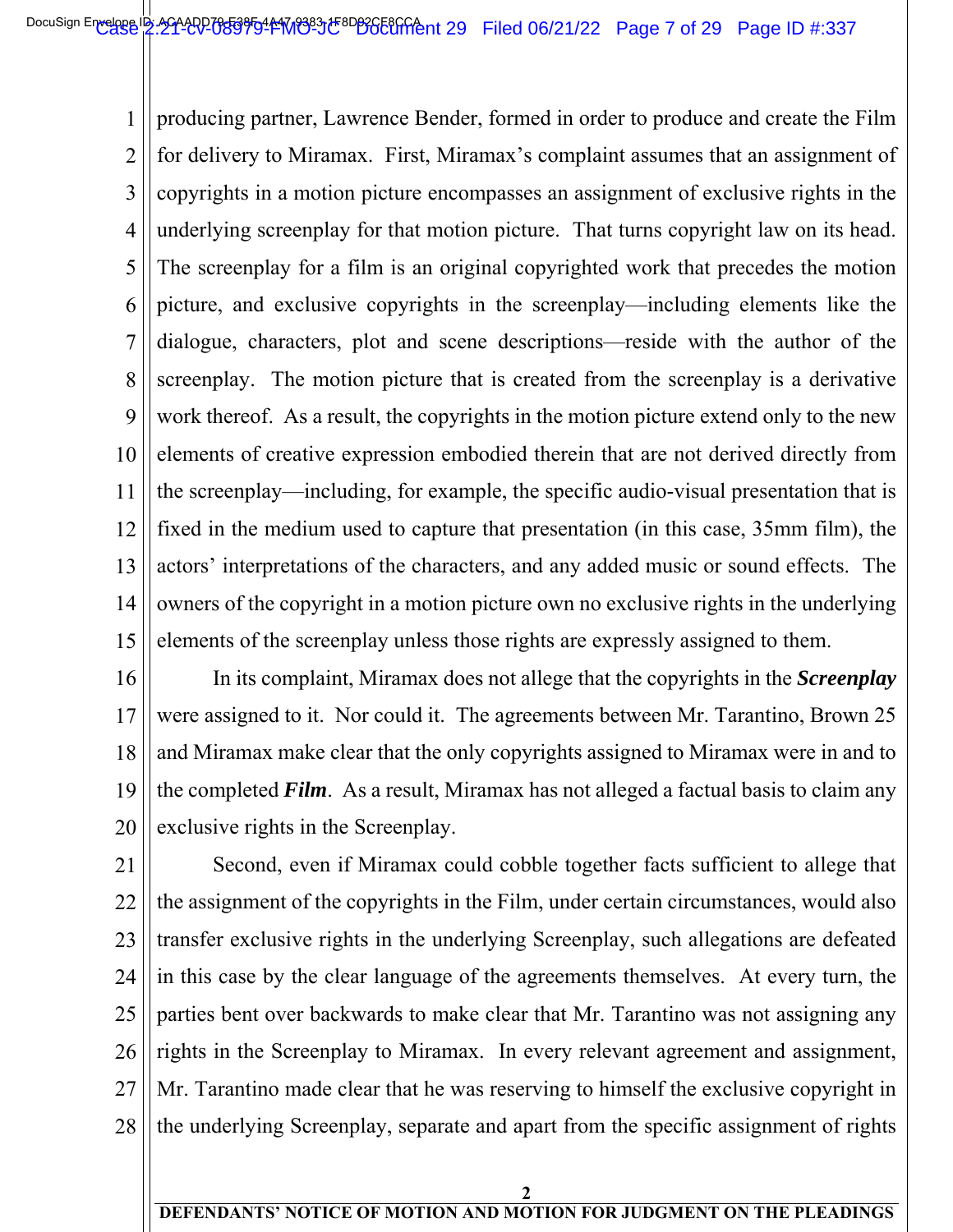1 2 3 4 5 6 7 8 9 10 11 12 13 14 15 16 17 18  $\overline{\phantom{a}}$ to distribute the Film—including reserving the copyright in "print publication (including without limitation screenplay publication, 'making of' books, comic books and novelization, in audio and *electronic formats as well*, as applicable), interactive media, theatrical and television sequel and remake rights and television and spinoff rights." Compl. at Ex. A [Miramax Letter Agreement dated June 23, 1993 ("Tarantino/Miramax Film Assignment Agreement"), at ¶ 2] (emphasis added); Ex. B [Brown 25 Letter Agreement dated July 10, 1993 ("Tarantino/Brown 25 Screenplay Assignment Agreement"), at ¶ 2]; Ex. D [Brown 25 Letter Agreement dated July 10, 1993 ("Brown 25/Miramax Film Assignment Agreement"), at ¶ 2]; Ex. E [Assignment dated June 23, 1993 ("Film Rights Assignment")]; Ex. F [Short Form Assignment dated September 3, 1993 ("Screenplay Assignment")]. As a result, Miramax was assigned no rights in the Screenplay (which rights cover the Screenplay itself, as well as the dialogue, the characters, the plot and storyline, etc., contained therein) except for the right to exploit those elements *as specifically embodied in the completed Film*. Rights in the Screenplay—including the right to publish the Screenplay itself, to remake a different motion picture using the Screenplay, and to make sequels, television shows and spinoffs using the same characters created in the Screenplay—were reserved to Mr. Tarantino.

19 20 21 22 23 24 25 26 27 28 The limitations on the assignment granted to Miramax by Mr. Tarantino are clear in the language of each agreement and each assignment. To the extent that Miramax claims that there is any ambiguity in the Tarantino/Miramax Film Assignment Agreement, however, the Brown 25/Miramax Film Assignment Agreement spelled out the limitations on what rights had been transferred to Miramax with exacting specificity, stating that the transfer was limited to "the right to distribute and otherwise exploit the completed Picture," and "did not include any literary rights in the Screenplay, the right to produce a motion picture based on the Screenplay, and/or any rights reserved by Tarantino under Paragraph 2 of the Miramax Agreement." Compl. at Ex. D [Brown 25/Miramax Film Assignment Agreement, at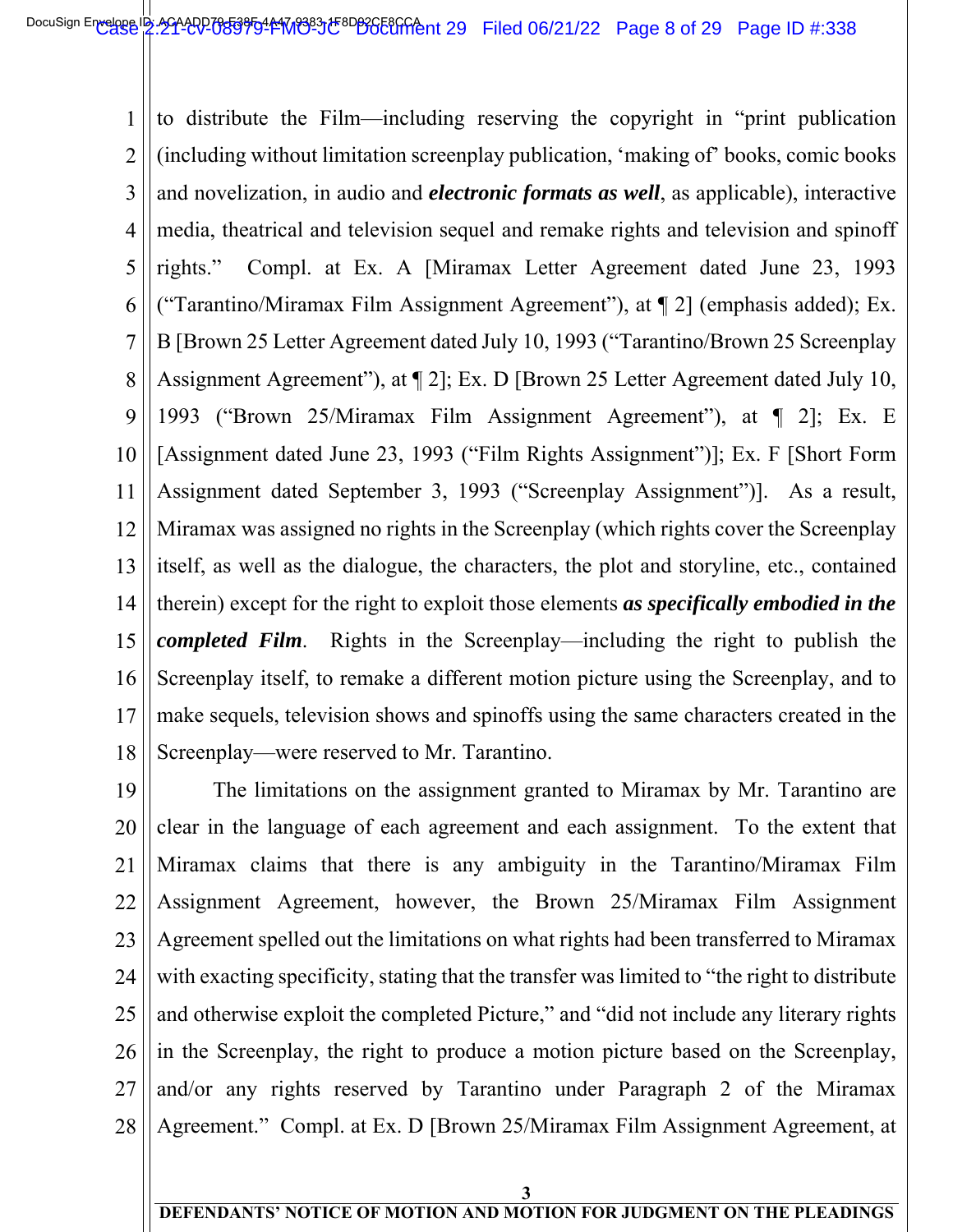1 2  $\overline{\phantom{a}}$ ¶ 2]. Miramax's complaint ignores the plain language of the parties' agreements and assignments.

3 4 5 6 7 8 9 10 11 12 13 14 15 16 17 18 19 20 21 22 23 24 25 26 27 28 Miramax's complaint thus does not allege facts that could support its copyright claims. Miramax's purported factual basis for the alleged acts of infringement relies on a press release of November 2, 2021 ("Press Release"), announcing that Mr. Tarantino planned to auction off 7 uncut Pulp Fiction Scenes as Secret NFTs. The announcement does not suggest that the NFTs will contain any content from the Film. Rather, the announcement makes clear that what was being auctioned was merely "the uncut first handwritten scripts of 'Pulp Fiction' and exclusive custom commentary from Tarantino." Compl. at ¶ 38. The Press Release does not suggest that any expression from the Film is connected in any way to the sale. Miramax also purportedly relies on the website www.tarantinonfts.com ("NFT Website") and factual statements by Mr. Tarantino's counsel as the factual basis for Mr. Tarantino's acts of copyright infringement. Compl. at ¶ 40-46. But that website makes clear that the NFTs contain material from and relating to the **Screenplay**, not expression copied from the Film, as confirmed by Mr. Tarantino's counsel. As the Miramax complaint acknowledges, "Tarantino's counsel emailed Miramax, confirming several statements from the Press Release, namely, that the Pulp Fiction NFTs would be a 'collection consisting of 7 NFTs, each containing a high-resolution digital scan of Quentin's original handwritten screenplay pages for a single scene from his screenplay for Pulp Fiction.'" Compl. at  $\P$  45. Based solely on the Press Release, the NFT Website, and statements by Mr. Tarantino's counsel, Miramax alleges that by creating electronic images of the original Screenplay, Mr. Tarantino has engaged in "the preparation and reproduction *of derivative works based on [the Film]* without Miramax's permission," which violates Miramax's exclusive rights. Compl. at ¶ 56. But that gets the law backwards. The Film is a derivative work created from the Screenplay, not the other way around. Because Mr. Tarantino never assigned any rights in the Screenplay to Miramax, Miramax's copyright claim fails.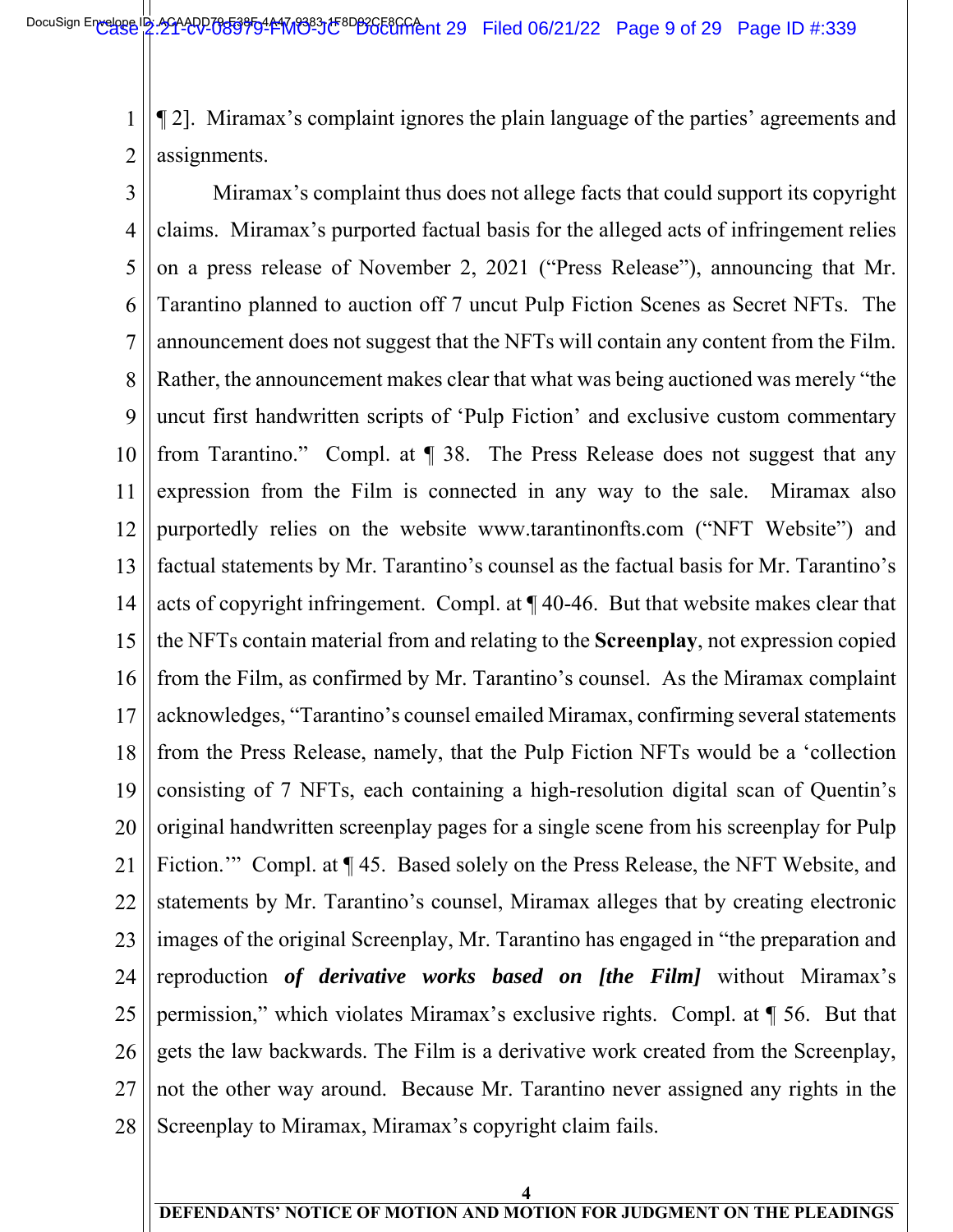1 2  $\overline{\phantom{a}}$ For these reasons, Mr. Tarantino is entitled to judgment on the pleadings as a matter of law.

- 3 **II. FACTS**
- 4

### **A. The Screenplay.**

5 6 7 8 9 10 11 12 13 14 15 Mr. Tarantino is the author of the Pulp Fiction Screenplay, which he completed by May of 1993. Compl. at ¶ 18 and Ex. 1 [Tarantino/Miramax Film Assignment Agreement, ¶ 14]. On October 4, 1993, a copy of the Screenplay was deposited with the Copyright Office, which issued the copyright registration number Pau001810781. Request for Judicial Notice ("RJN"), at Ex.  $1<sup>1</sup>$  The certificate lists as authors Mr. Tarantino and his co-author Roger Avary. *Id*. A separate version of the Screenplay was registered by Mr. Tarantino as an original literary work in the Copyright Office on April 4, 1995 and was given copyright registration number TX0004031560. RJN at Ex. 2. No assignments of the copyright in the Screenplay to Miramax under either copyright registration have ever been executed by Mr. Tarantino or recorded in the Copyright Office, nor does the Miramax complaint so allege.

16

#### **B. The Film.**

17 18 19 20 21 22 23 Between October of 1993 and October of 1994, Brown 25 produced the Film Pulp Fiction, which was based on the Screenplay. Compl. at ¶¶ 17, 18. The Film was directed by Mr. Tarantino, and distributed by Miramax. *Id*. The copyrights in the Film were registered on July 21, 1995, and given copyright registration number PA0000704507. *Id*. ¶ at 33. A prior assignment of future rights to Miramax under the Film Rights Assignment had previously been filed with the Copyright Office on August 6, 1993. *Id*. at ¶ 27.

24 25 The Film Pulp Fiction was released in October of 1994 and was an instant critical and commercial success. It won the Palme d'Or at the 1994 Cannes Film

<sup>26</sup>  27 28 l <sup>1</sup>This registration for the Screenplay was not attached to the Complaint or referenced therein. However, it is well established that the Court may take judicial notice of registrations issued by the Copyright Office and c motion to dismiss. *Oroamerica, Inc. v. D&W Jewelry Co., Inc*., 10 Fed. Appx. 516 (9th Cir. 2001) (taking judicial notice of copyright registration).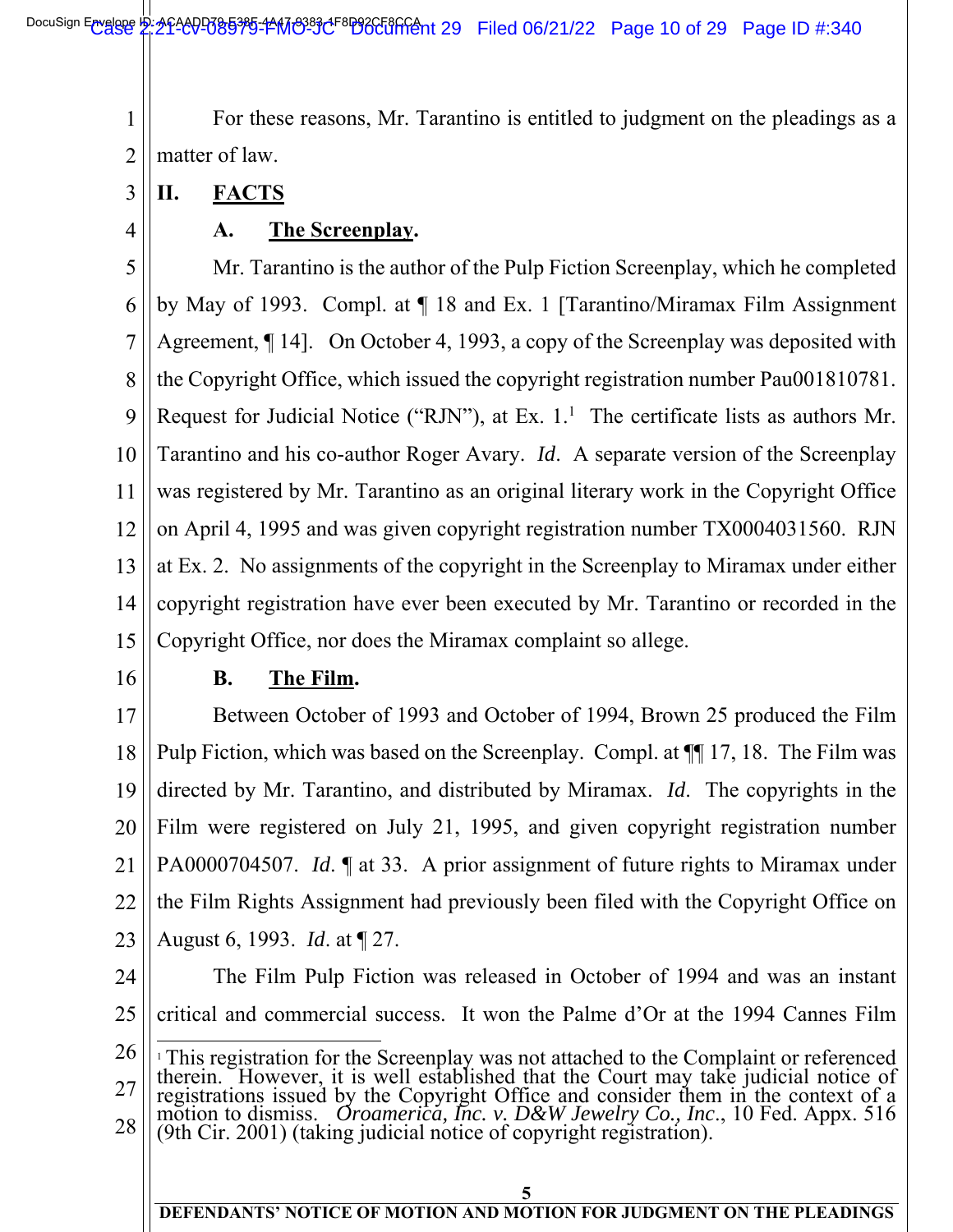1 2 3  $\overline{\phantom{a}}$ Festival and grossed Miramax hundreds of millions of dollars at the worldwide box office. Compl. at ¶ 17. It has become known as one of the most influential films in history. *Id*.

4

10

11

12

13

14

15

16

#### **C. The Tarantino/Miramax Film Assignment Agreement.**

5 6 7 8 9 On June 23, 1993, after the Screenplay was completed and before the Film was created, Mr. Tarantino entered into the Tarantino/Miramax Film Assignment Agreement with Miramax regarding the making and distribution of the motion picture to be created from the Screenplay. Compl. Ex. A. Under this agreement, Mr. Tarantino agreed to grant to Miramax:

… all rights (including all copyrights and trademarks) in and to *the Film* … but excluding only the following reserved rights ('Reserved Rights') which are reserved to Tarantino: soundtrack, album, music publishing, live performance, print publication (including without limitation screenplay publication, 'making of' books, comic books and novelization, in audio and electronic formats as well, as applicable), interactive media, theatrical and television sequel and remake rights and television and spinoff rights."

17 18 19 20 21 22 23 *Id.* at  $\mathbb{I}$  2 (emphasis added). The agreement goes on to make clear that Miramax was given no rights in the Screenplay, and provided expressly that "Miramax may not alter screenplay," and would be given only "meaningful consultation regarding any proposed changes to the Screenplay" during the production of the Film, but that the Producer (originally Mr. Tarantino and Lawrence Bender, soon thereafter their company Brown 25) would have final say over the production, including the Screenplay. *Id.* at ¶ 14.

24 25 26 The Tarantino/Miramax Film Assignment Agreement also makes clear that "Tarantino shall have the right to use the title of the Film in connection with the exploitation of the Reserved Rights." *Id.* at ¶ 2.

27

#### **D. The Film Rights Assignment.**

28

Also, on June 23, 1993, Mr. Tarantino memorialized the grant of rights by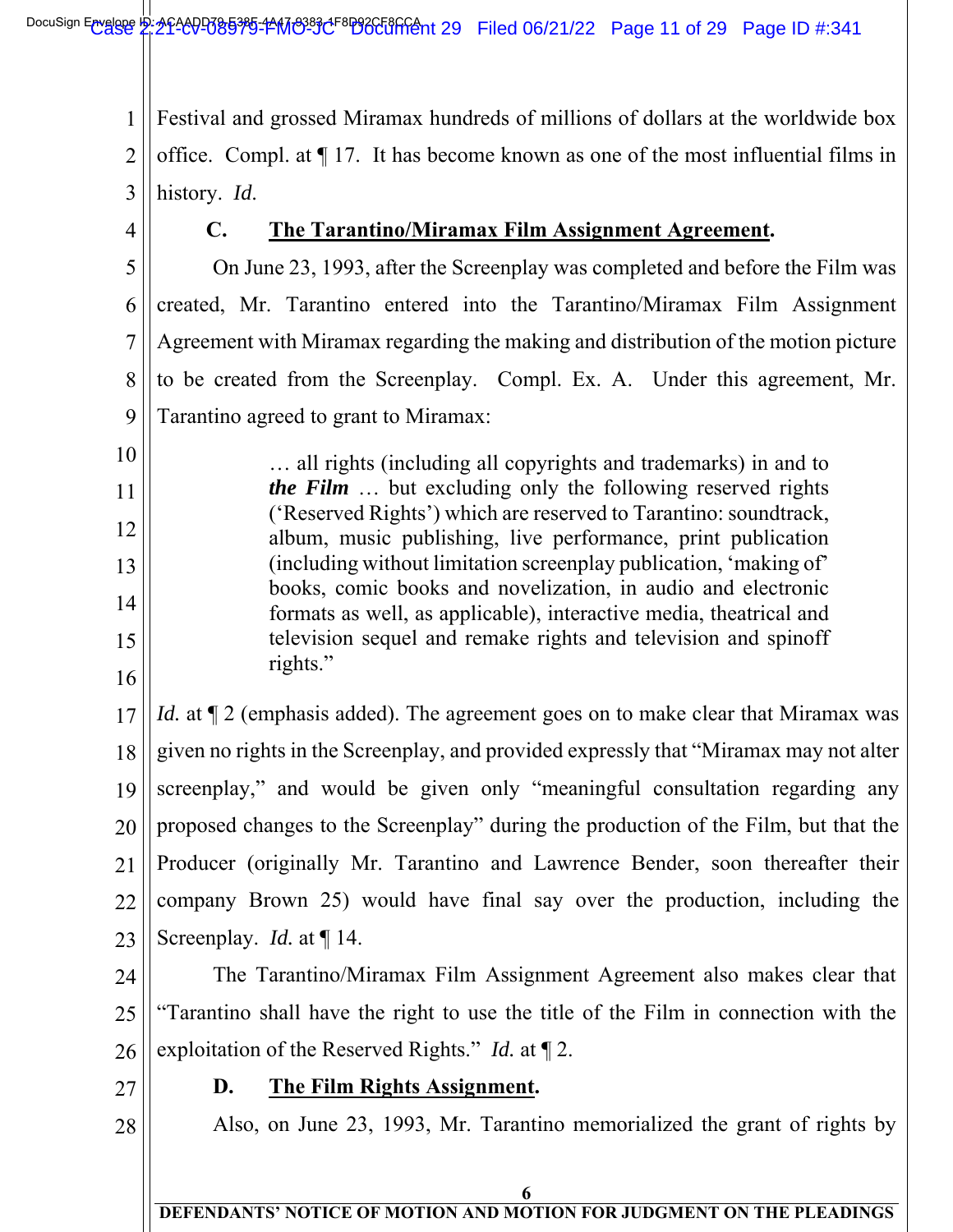1 2 3 4 5 6 7  $\overline{\phantom{a}}$ executing the Film Rights Assignment, which granted to Miramax "the sole and exclusive right under copyright, trademark and otherwise to distribute, exhibit and otherwise exploit all rights (other than the rights reserved to Quentin Tarantino described hereinbelow) in and to *the motion picture* entitled 'Pulp Fiction' …"2 Compl. Ex. E (emphasis added). The rights reserved to Mr. Tarantino in the Film Assignment were the same as the reserved Rights identified in the Tarantino/Miramax Film Assignment Agreement.

8

#### **E. The Tarantino/Brown 25 Screenplay Assignment Agreement.**

9 10 11 12 13 14 15 16 17 18 On July 10, 1993, by way of the Tarantino/Brown 25 Screenplay Assignment Agreement, Mr. Tarantino assigned certain aspects of the copyrights in and to the underlying Screenplay from which the Film was to be made to Brown 25 Productions. Compl. Ex. B. This assignment allowed Brown 25 to produce the Film from the Screenplay. By its terms, it granted to Brown 25 "all rights … in, to, and underlying the original screenplay written by you entitled 'Pulp Fiction' (the 'Screenplay')" except for certain rights reserved by Mr. Tarantino (which are the same Reserved Rights identified in the Tarantino/Miramax Film Assignment Agreement and the Film Assignment), and "those certain distribution rights in the Picture granted to Miramax" under the Tarantino/Miramax Film Assignment Agreement. *Id*. at ¶ 1.

19

#### **F. The Screenplay Assignment.**

20 21 22 23 24 In accordance with the Tarantino/Brown 25 Screenplay Assignment Agreement, Mr. Tarantino executed the Screenplay Assignment memorializing the limited grant of copyrights in the Screenplay to Brown 25 (as agreed to in the Tarantino/Brown 25 Screenplay Assignment Agreement). Compl. Ex. F. No assignment of rights in the Screenplay to Miramax was ever executed because no such

25

 $\overline{a}$ 

26 27 28 <sup>2</sup> At the time the Tarantino/Miramax Film Assignment Agreement and the Film Rights Assignment were executed, the Film had not yet been created. Because copyrights are not created until a particular work is fixed in a tangible medium, 17 U.S.C. § 102, these agreements involved the transfer of future rights that would only come into existence upon the creation of the Film.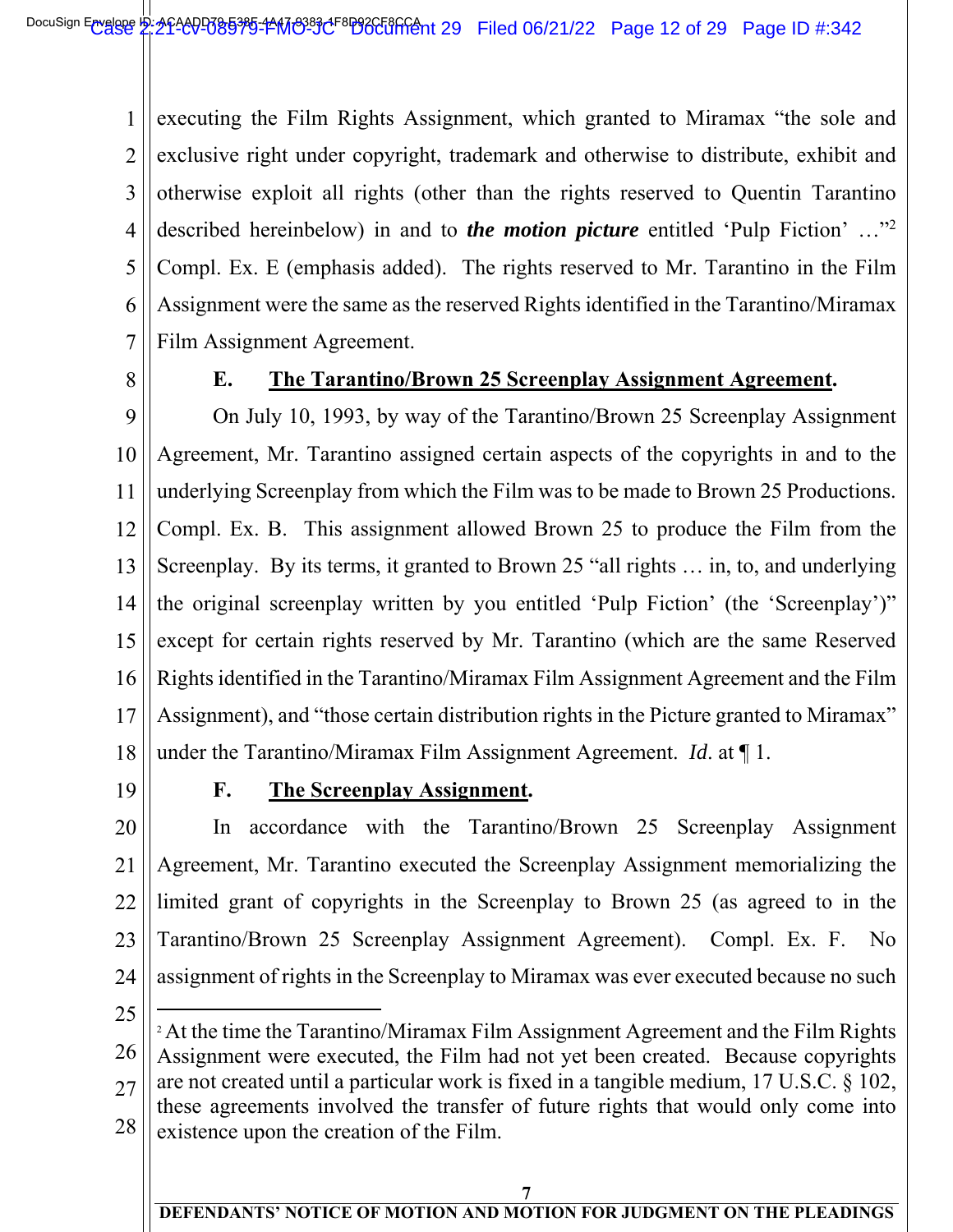1 2 3 4 5  $\overline{\phantom{a}}$ assignment was ever agreed upon or contemplated. On October 4, 1993, a copy of the Screenplay was deposited with the Copyright Office, which issued the copyright registration number Pau001810781. RJN at Ex. 1. No further assignments of copyrights in that version of the Screenplay have ever been made or recorded thereafter, nor does the Miramax complaint otherwise allege.

6

#### **G. Brown 25/Miramax Film Assignment Agreement.**

7 8 9 10 11 12 13 14 15 16 Also, on July 10, 1993, (the same date as the Tarantino/Brown 25 Screenplay Assignment Agreement), Brown 25 agreed to assign all rights that it would have in and to the completed Film (referred to in this letter agreement as the 'Picture") to Miramax by way of the Brown 25/Miramax Film Assignment Agreement. Compl. Ex. D. Specifically, it stated that, "upon [Brown 25's] 'Delivery' of the Picture … Miramax shall acquire all of [Brown 25's] rights in and to the Picture (other than any rights Producer may have in any Tarantino Reserved Rights)." *Id.* at ¶ 4. Not only did the Brown/Miramax Film Assignment Agreement not purport to assign any rights to Miramax in the underlying Screenplay, it expressly acknowledged that no such assignment had ever been made. It stated that,

17 18 19 20 21 22 23 24 25 It hereby further is acknowledged that, for the avoidance of doubt, the rights granted by Tarantino to Miramax pursuant to the Miramax Agreement are limited to the right to distribute and otherwise exploit the completed Picture as more particularly set forth in the [Tarantino/Miramax Film Assignment Agreement]. *Such grant of rights did not include any literary rights in the Screenplay*, the right to produce a motion picture based on the Screenplay, and/or any rights reserved by Tarantino under Paragraph 2 of the Miramax Agreement .… Accordingly, Miramax acknowledges that the rights granted by Tarantino to [Brown 25] are not inconsistent with the rights granted by Tarantino to Miramax under the Miramax Agreement.

26 27 28 *Id.* at  $\P$  2. The Brown 25/Miramax Film Assignment Agreement was counter-signed by Miramax's Executive Vice President, acknowledging the limitations on any transfer of rights to rights in the completed Film. *Id*.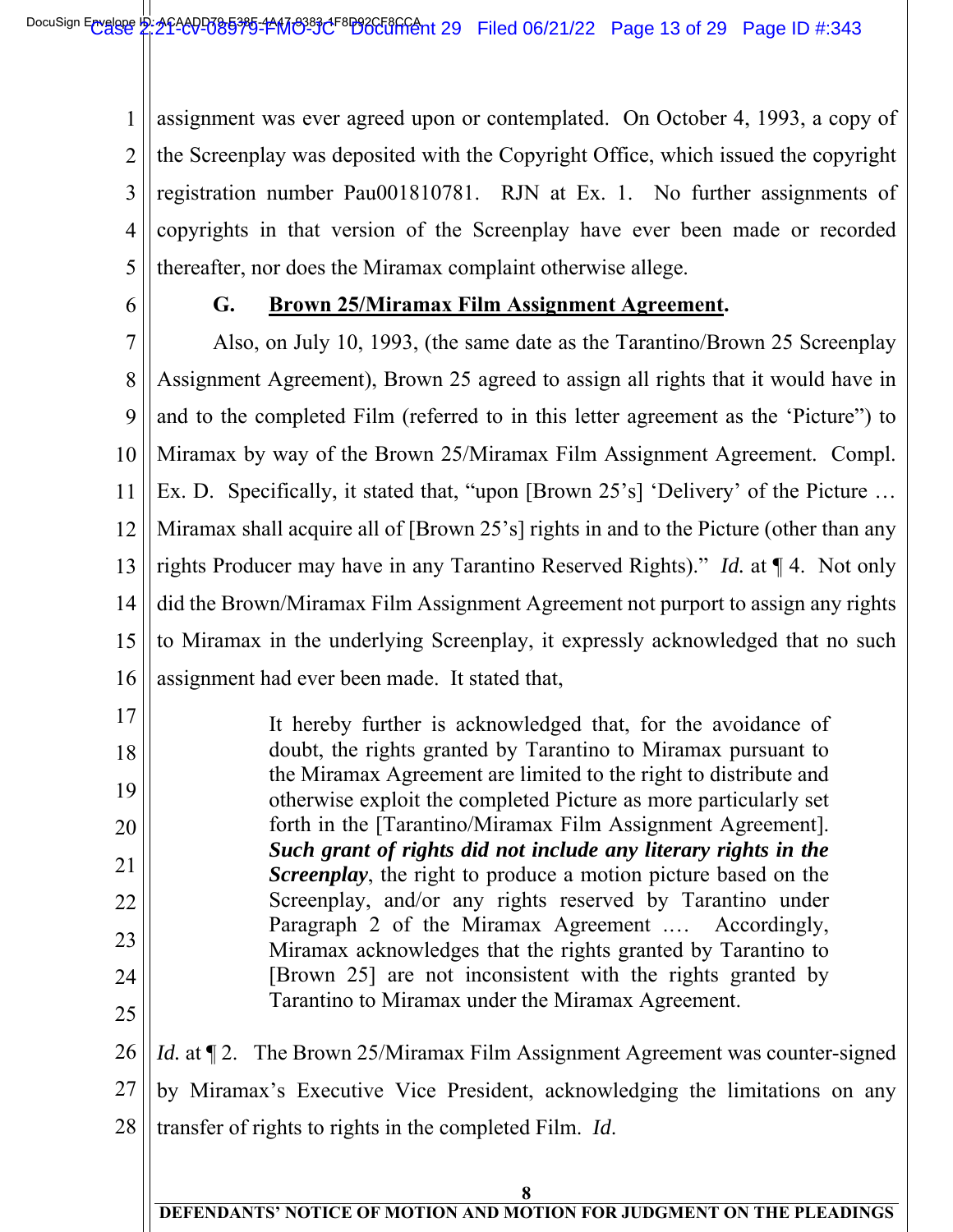#### **H. The NFTs.**

2 3 4 5 6 7 8 9 10 11 12 13  $\overline{\phantom{a}}$  On November 2, 2021, Secret Network (a.k.a. SCRT Labs) issued the Press Release announcing that Mr. Tarantino would be auctioning off several non-fungible tokens (NFTs) containing portions of his original hand-written Screenplay. Compl. at ¶ 35. As alleged in Miramax's Complaint, an NFT "is a unique, non-fungible digital asset recorded on a blockchain (a type of distributed ledger) that can represent and certify its owner's right to, and enable its owner to access specific digital content associated with the NFT." Compl. at ¶ 36. In the case of the Tarantino NFTs, the Press Release makes clear that the digital content associated with the NFTs include digital images of portion of Mr. Tarantino's original hand-written Screenplay, as well as audio-recordings of Mr. Tarantino sharing his thoughts and secrets about himself and the film he directed. The press release, which is cited and quoted in the Complaint, notes that each NFT:

> … will include: *the uncut first handwritten scripts of "Pulp Fiction" and exclusive custom commentary from Tarantino, revealing secrets about the film and its creator.* The public metadata of the NFT - the "front cover" of this exclusive content - is rare in its own right: a unique, never-before-seen, public-

14

1

15 16

- 
- 17
- 18

19

20 Tarantino-Revealed-as-Iconic-Artist-Behind-First-Ever-Secret-NFTs-Showcasing-

https://www.globenewswire.com/news-release/2021/11/02/2325448/0/en/Quentin-

21 Never-Before-Seen-Work-Revealed-Only-to-NFT-Owner.html. Compl. at ¶ 38 and

22 n. 2. (emphasis added).

facing work of art.

23 24 25 26 27 28 The NFT Website, at www.tarantinonfts.com, which was created to market the sale of the NFT collection, similarly identified the same content associated with the NFTs, as was confirmed by Tarantino's counsel, who indicated that, the NFTs would be a "collection consisting of 7 NFTs, each containing a high-resolution digital scan of Quentin's original handwritten screenplay pages for a single scene from his screenplay for Pulp Fiction." Compl. at  $\P$  45. As admitted in the Miramax complaint,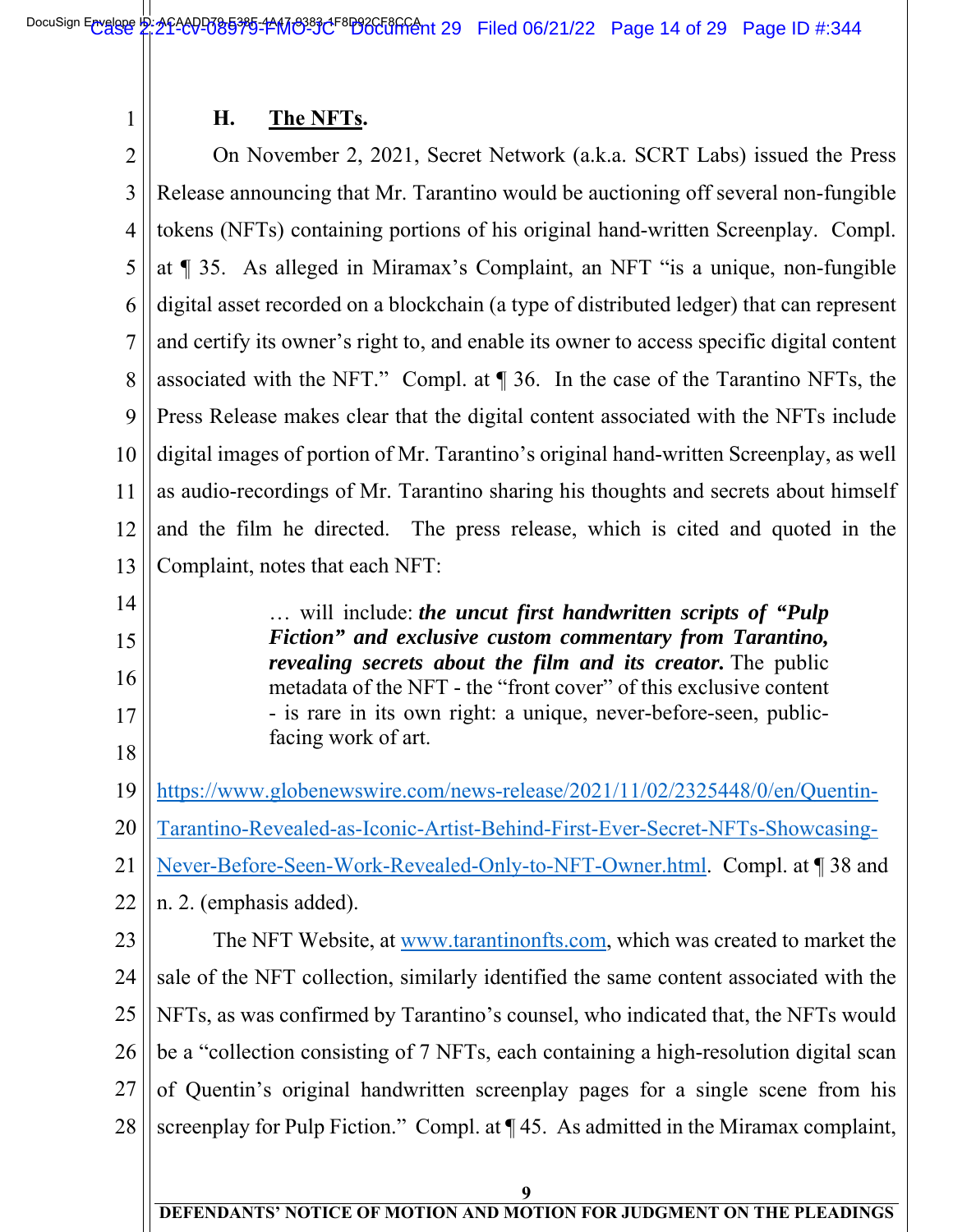1 2  $\overline{\phantom{a}}$ Mr. Tarantino's counsel also confirmed that there would be, "no other embellishment or additions to the actual screenplay scans themselves." Compl. at ¶ 35.

3 4 5 6 7 Neither the Press Release nor the NFT Website, nor Mr. Tarantino's counsel's statements suggest in any way that the digital content associated with the NFTs is copied from or in any other way derived from the Film, as opposed to the Screenplay. Miramax's complaint identifies no other source or basis for its claims that the NFTs relate to the Film rather than the Screenplay.

8

#### **III. LEGAL STANDARDS**

9 10 11 12 13 14 15 16 17 18 19 20 21 22 23 The Court can issue a judgment on the pleadings based on plaintiff's complaint under Fed. R. Civ. P. 12(c). Under the applicable standards, a motion for judgment on the pleadings should be granted where the complaint "lacks a cognizable legal theory, or where the allegations on their face 'show that relief is barred' for some legal reason." *Phillips v. Seattle Times Co*., 818 F. Supp. 2d 1277, 1283 (W.D. Wash. 2011) (quoting *Jones v. Bock*, 549 U.S. 199, 215 (2007)). In assessing whether claims could be upheld based on the pleadings, the Court must accept as true all well-pleaded factual allegations in the complaint, but the Court is "not required to accept as true allegations that are merely conclusory, unwarranted deductions of fact, or unreasonable inferences." *Khoja v. Orexigen Therapeutics, Inc.*, 899 F.3d 988, 1008 (9th Cir. 2018) (internal quotation marks omitted). "Nor is the Court required to accept 'conclusory legal allegations cast in the form of factual allegations if those conclusions cannot reasonably be drawn from the facts alleged.'" *Phillips*, 818 F. Supp. 2d at 1283 (quoting *Clegg v. Cult Awareness Network*, 18 F.3d 752, 754-55 (9th Cir. 1994)).

24 25 26 27 28 Moreover, while the Court is typically constrained to the four corners of a complaint, the Court may "consider documents that were referenced extensively in the complaint and were accepted by all parties as authentic." *Van Buskirk v. Cable News Network, Inc*., 284 F.3d 977, 980 (9th Cir. 2002). Multiple documents were so referenced in the complaint. The complaint extensively refers to and attaches the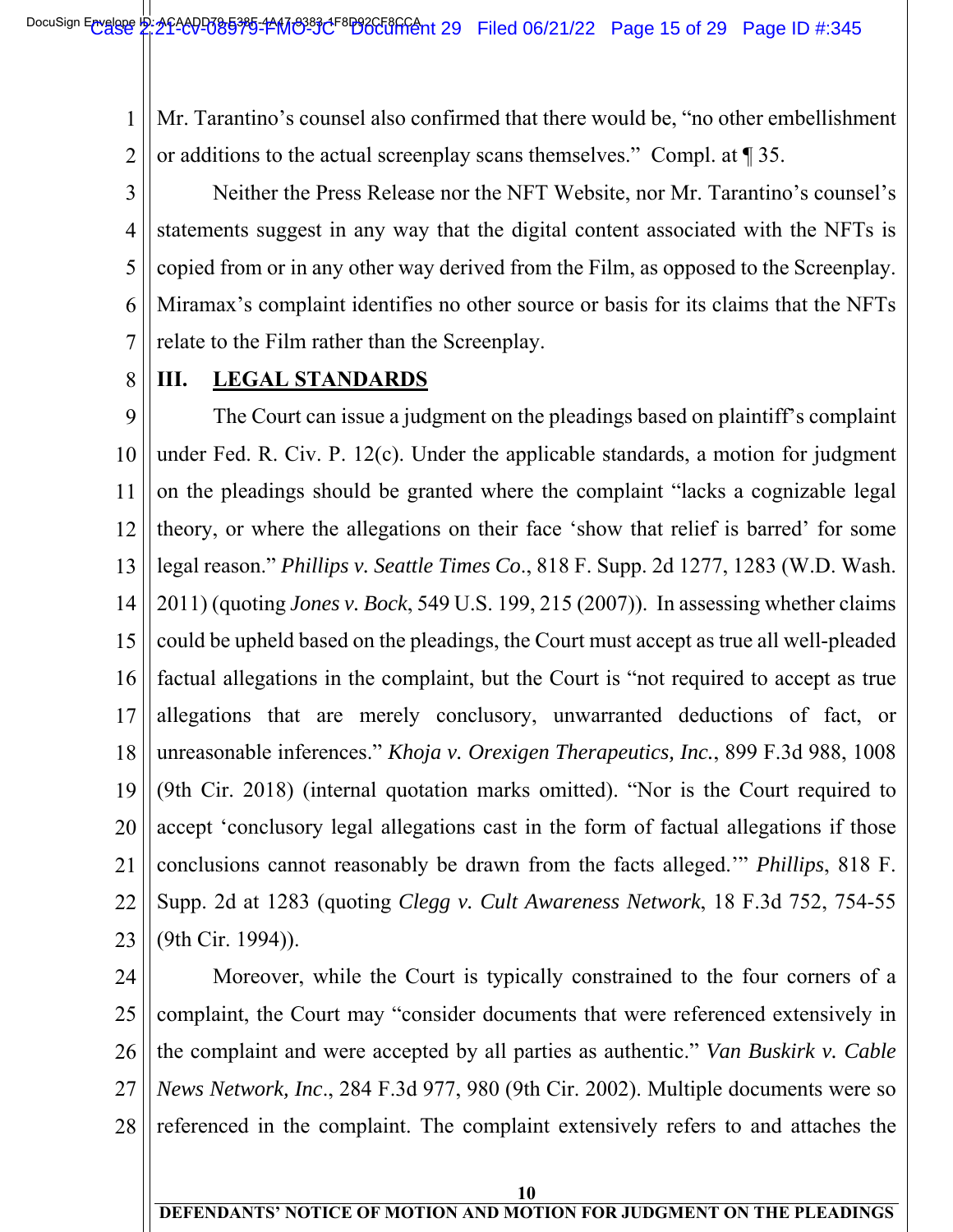1 2 3 4 5  $\overline{\phantom{a}}$ Tarantino/Miramax Film Assignment Agreement, the Tarantino/Brown 25 Screenplay Assignment Agreement, the Brown 25/Miramax Film Assignment Agreement, the Film Rights Assignment, and the Screenplay Assignment. The complaint also references and relies upon the NFT Press Release and the NFT Website as the basis of its claims.

#### 6 **IV. ARGUMENT**

7

#### **A. Miramax's Copyright Claim Fails.**

8 9 10 11 12 13 14 15 16 17 18 19 20 21 22 Miramax's complaint fails to allege facts sufficient to sustain its copyright claim, which is based on a fundamental misconception of how copyright law operates. Miramax's misunderstanding of copyright law is highlighted in paragraph 56 of its complaint, where it incorrectly asserts that, "[t]hrough Defendant's conduct alleged herein, including Defendants' sale of rights relating to *Pulp Fiction*, *and preparation and reproduction of derivative works based on Pulp Fiction* without Miramax's permission, Defendants have directly infringed Miramax's exclusive rights in *Pulp Fiction* and the elements thereof in violation of Section 501 of the Copyright Act" (emphasis added). This is wrong as a matter of law. Indeed, it is a legal impossibility under copyright law. The images of the Screenplay published through the sale of NFTs are not derivative works of the Film. The Film is, instead, a derivative work of the Screenplay. No copyrights in the Screenplay were ever assigned to Miramax, and Mr. Tarantino reserved all rights in the Screenplay, except the right to create the film Pulp Fiction, which he assigned to Brown 25. As a result, Miramax's copyright claim cannot succeed.

23

24

## **1. The Screenplay Is The Original Underlying Copyrighted Work**

25 26 27 28 The Screenplay, written in early 1993, is an original work that is the subject of its own copyrights. As a matter of first principles, "Copyright protection subsists … in original works of authorship fixed in any tangible medium of expression … from which they can be perceived, reproduced, or otherwise communicated." 17 U.S.C. §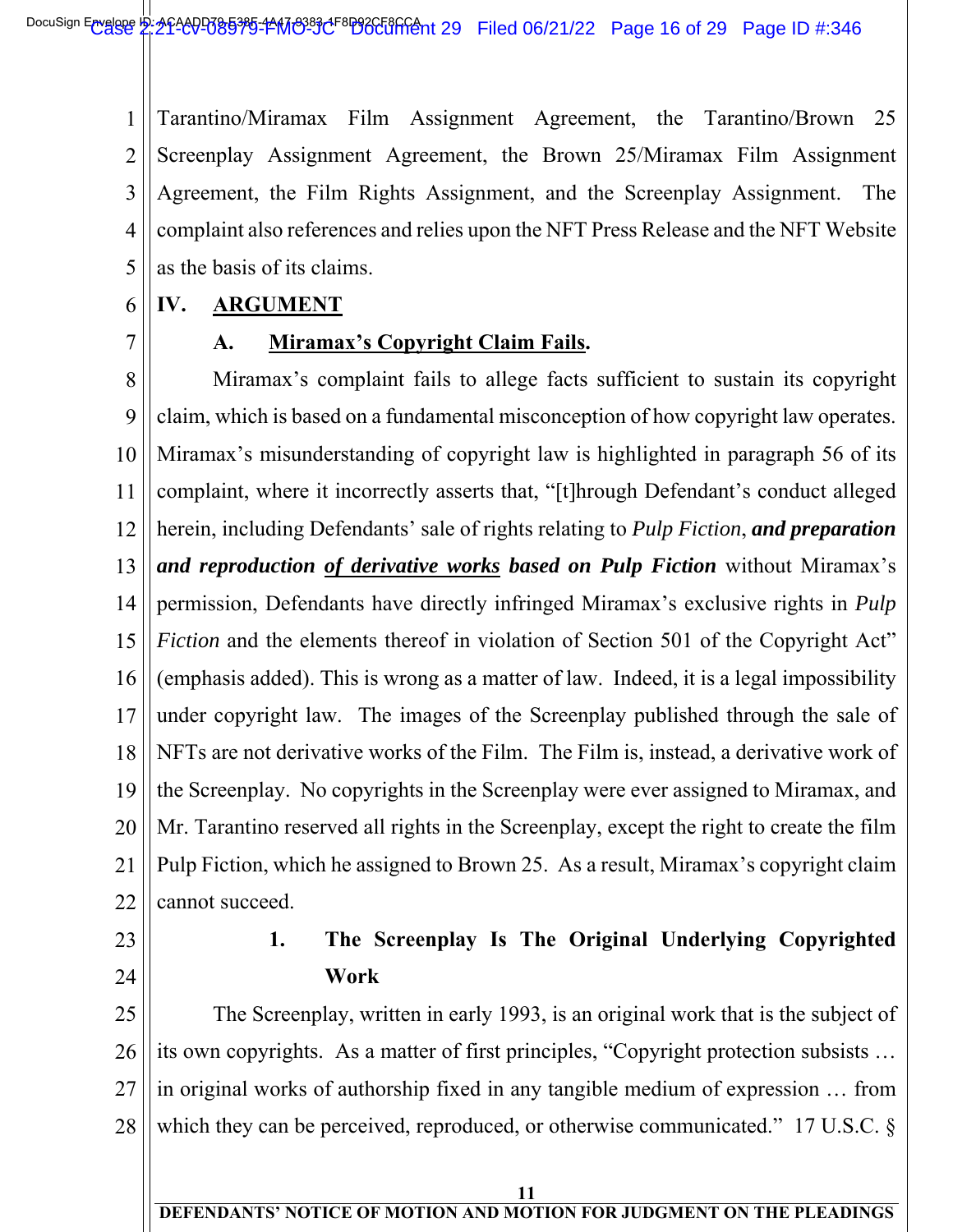1 2 3 4 5 6 7 8 9 10 11  $\overline{\phantom{a}}$ 102. The handwritten Screenplay created by Mr. Tarantino was an original work of authorship fixed in a tangible medium—pen on paper—from which it could be perceived and reproduced. As such, it is the primary and independent copyrighted work at issue in this case. 17 U.S.C. § 102; *see also Garcia v. Google, Inc*., 786 F.3d 733, 741 (9th Cir. 2015) (*en banc*) ("[The film] is an audiovisual work that is categorized as a motion picture and is derivative of the script"); *Palladium Music, Inc. v. EatSleepMusic, Inc.*, 398 F.3d 1193, 1197 (10th Cir. 2005) ("a motion picture is a derivative work in relation to the novel or screenplay upon which it is based") (quoting 1 *Nimmer on Copyright* § 2.10[A] n.8, subsequently updated to §  $2.10[A][1][b]$ . The Screenplay is the further subject of copyright registration numbers Pau001810781 and TX0004031560.

12 13 14 15 16 17 18 19 20 21 22 23 24 25 26 27 28 Because the Screenplay is an original work that is the subject of copyright protection, the rights in all copyrightable elements of the Screenplay reside with the author (Mr. Tarantino) unless and until some or all of those rights are expressly assigned or licensed. While the copyrightable elements in the Screenplay do not include ideas or *scènes à faire*, they do include the specific expression of those ideas. Thus, for example, while the copyright in the Screenplay would not give Mr. Tarantino the exclusive right to every story that involves L.A. gangsters and an attempt to fix a boxing match (and the mayhem that ensues), it does protect the Screenplay itself, as well as the specific expression of the story and characters embodied in his particular script. These protected expressions include the specific story and plot told in the Screenplay, the dialogue written in the script, the specific characters as they are described in the Screenplay; and any scene direction or action specifically described in the Screenplay. *See Funky Films, Inc. v. Time Warner Entertainment Co., L.P*., 462 F.3d 1072, 1077-81 (9th Cir. 2006) (discussing protectable elements of screenplay, including plot, dialogue, characters, and sequence of dramatic events). The rights in those elements remain with the copyright owner in the Screenplay even if a film is ultimately produced.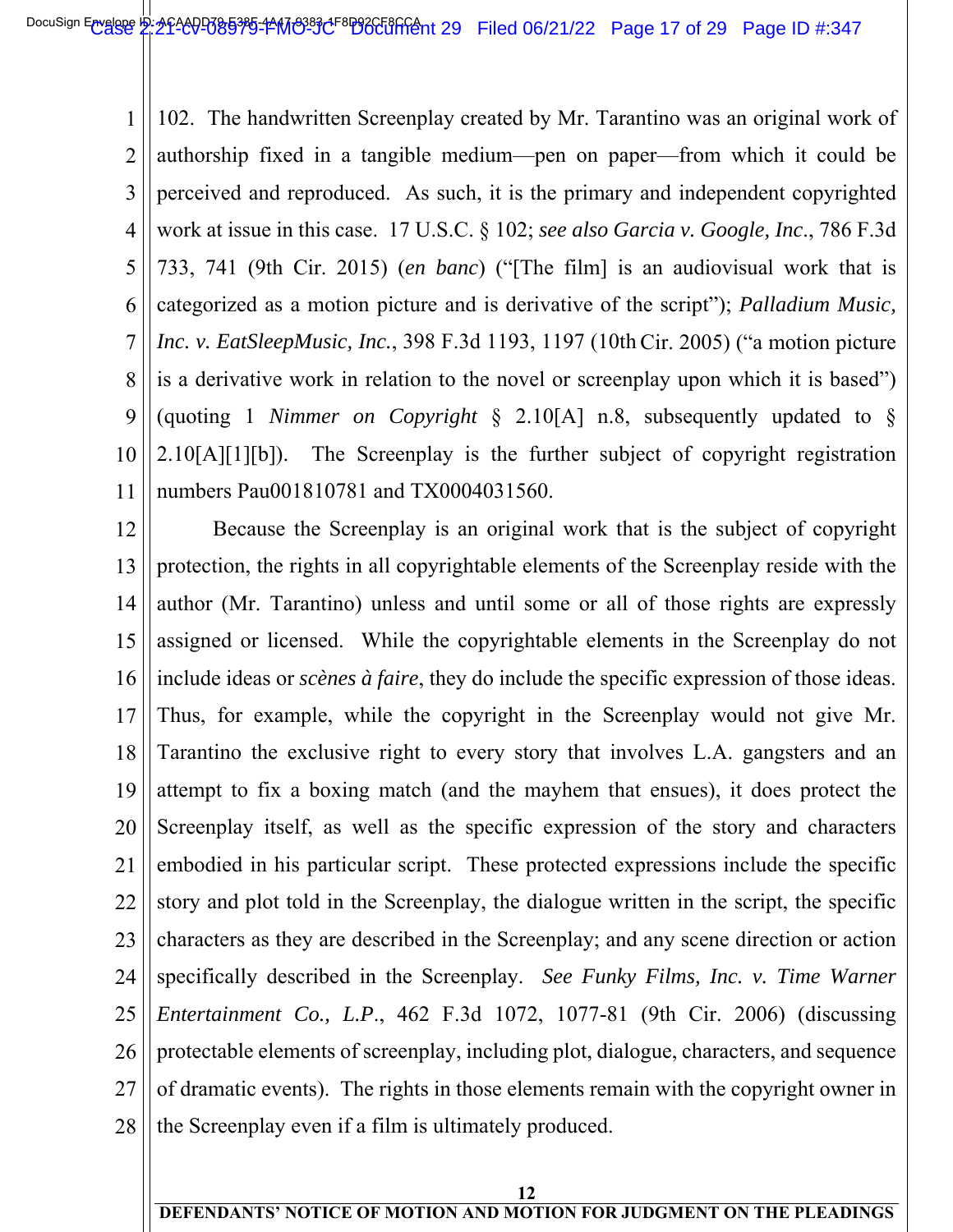1 2 3 4 5 6 7 8 9 10  $\overline{\phantom{a}}$ The Copyright Act gives the author of a screenplay specific exclusive rights in those protected elements, including the right to make and distribute copies of the screenplay itself, the right to make derivative works from that work (*e.g.*, the right to make a film from the screenplay), the right to distribute the work, and the right to perform the work publicly. 17 U.S.C. § 106. Thus, as its author and the original owner of the copyrights, unless and until he assigns some or all of these rights specifically in the Screenplay, Mr. Tarantino has the exclusive right to reproduce and make copies of the Screenplay (electronically or otherwise); to make a movie from the Screenplay; and to write new scripts or stories based on the characters or other elements of the Screenplay.

11

#### **2. The Film Is a Derivative Work Derived from the Screenplay**

12 13 14 15 16 17 18 The Film is a work based on the Screenplay (the preexisting work) and is therefore a derivative work. 17 U.S.C. § 101. Indeed, the Copyright Act specifically notes that Films are derivative works, stating that, "[a] 'derivative work' is a work based upon one or more preexisting works, such as a … motion picture version." *Id.* In this case, there is no question that the Film was created from the characters, stories and dialogue embodied in the Screenplay. The Film is the subject of separate copyright registration numbers PA0000704507 and VA0001224051.

19 20 21 22 23 24 25 26 The fact that the Film is a derivative work created from the Screenplay is critical in identifying what rights various parties have in the Screenplay. The creation of a derivative work does not divest any copyrights that an owner has in the underlying Screenplay itself. Nor does it transfer such exclusive rights in the Screenplay to the creator of the Film. Rather, the underlying rights in the original work remain vested in the author (or copyright owner) of that work, and the author of the derivative work owns exclusive rights only in what new and original creative expression has been added in the derivative work.

27 28 For example, in *Ricordi & Co. v. Paramount Pictures*, 189 F.2d 469 (2d Cir. 1951), the Second Circuit considered the relative rights in aspects of the opera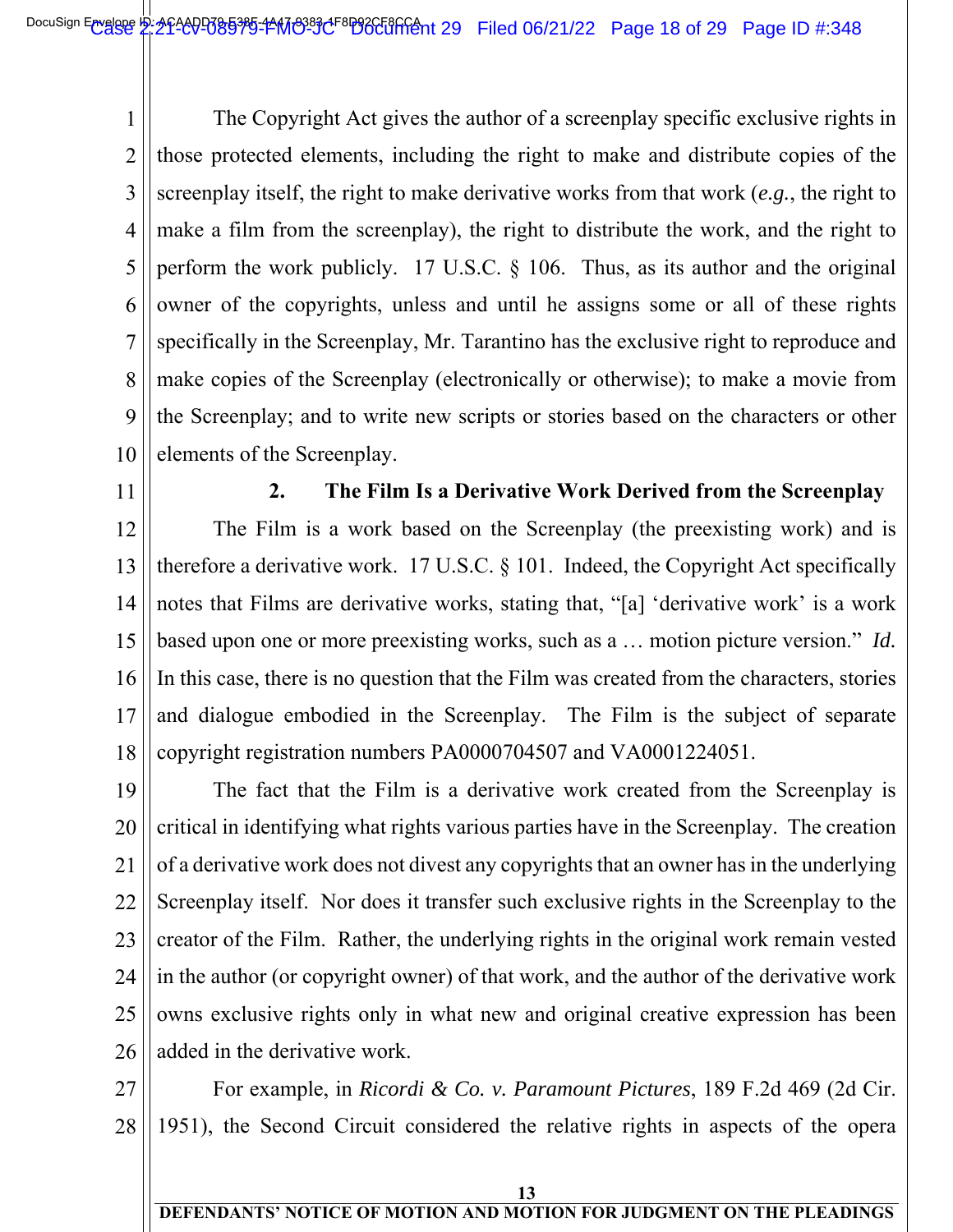1 2 3 4 5 6 7 8 9 10 11  $\overline{\phantom{a}}$ *Madame Butterfly*. The opera had been written in 1904 based on a play of the same name. That play, which was written in 1901, was based on the novel, "Madame Butterfly," which had been written in 1897. The author of the opera had a license from both the novel's author and the play's author to create the opera. The author of the opera then sought to make a motion picture version of the opera (yet another derivative work) but was opposed by the owner of the copyright in the novel. The Second Circuit limited the rights owned by the author of the opera to "what was copyrightable *as a new matter* in its operatic version of the novel." 189 F.2d at 472 (emphasis added). To create a *film* version of the opera, the author of the opera therefore had to obtain a license from the owner of the copyright of the novel to avoid infringing on the underlying creative expression from the novel.

12 13 14 15 16 17 18 19 20 21 22 23 24 Applying these principles to this case, any exclusive copyrights in the Film do not extend to the preexisting copyrightable expression in the Screenplay (including the Screenplay itself, the plot and storyline, the characters, the dialogue, etc.); rather they extend only to the new material that has been added to the preexisting work—in this case, for example, the audiovisual images themselves, the musical score, the film editing, and so on. (the "New Matter"). As a result, an assignment of copyrights in the Film does not convey any exclusive rights in the Screenplay (the original, preexisting work), it conveys only exclusive rights in the New Matter. As a matter of copyright law, in order to prevent Mr. Tarantino from exercising dominion over the Screenplay, Miramax would have to allege that at some point it was assigned rights not *in the Film*, but *in the Screenplay*. The Miramax complaint makes no such allegation, and the various agreements and assignments attached to the complaint disprove any such contention as a matter of law.

- 25
- 26

# **3. No Copyrights To The Screenplay Were Ever Assigned To Miramax**

27 28 There is no dispute that neither Mr. Tarantino nor any successor in interest ever transferred any exclusive rights in the Screenplay to Miramax. In order for exclusive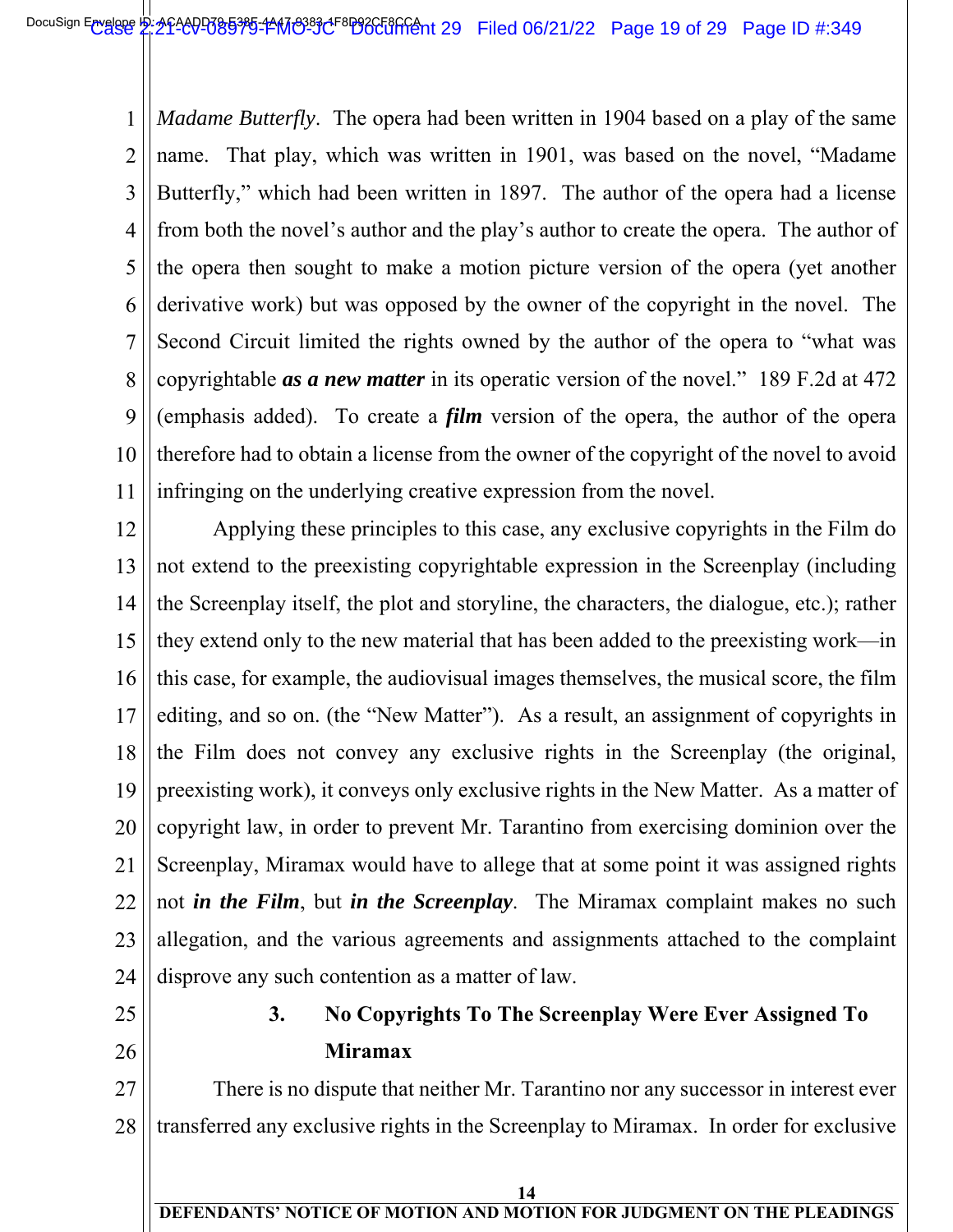1 2 3 4 5 6 7 8 9 10 11 12 13 14 15 16 17 18  $\overline{\phantom{a}}$ rights in the Screenplay to be transferred, the assignment would have to have been in writing. *See* 17 U.S.C. § 204(a); *Radio Television Espanola S.A. v. New World Entertainment, Ltd*., 183 F.3d 922, 926 (9th Cir. 1999) ("This court has consistently found copyright license agreements invalid that have not complied with  $\S 204(a)$ ."); *Konigsberg Intern. Inc. v. Rice*, 16 F.3d 355, 356–57 (9th Cir. 1994). Miramax does not identify any documentary transfer of rights to it in the Screenplay in its complaint, and the documents it does identify make clear that no such rights were actually assigned. The Assignment of Copyright, executed by Quentin Tarantino on June 23, 1993 assigns distribution and exploitation rights, "in and to *the motion picture* entitled 'Pulp Fiction' (the 'Work')." Compl. Ex. E. The Tarantino/Miramax Film Assignment Agreement, also dated June 23, 1993, between Mr. Tarantino and Lawrence Bender, on the one hand, and Miramax, on the other hand, by its terms transferred rights solely "in and to *the Film*." Compl. Ex. A at ¶ 2 (emphasis added). It further defined "The Film" as: "The motion picture PULP FICTION, to be produced by Producer in color, 35mm, in the English language, in the 2.35:1 aspect ratio conforming to the specifications set forth herein and containing the elements required hereunder." *Id.* The copyrights in the Screenplay were not conveyed to Miramax under any of the agreements.

19 20 21 22 23 24 25 26 27 Certain copyrights in the Screenplay were instead assigned to Brown 25, a corporation formed for the purpose of making the Film from the Screenplay. By its terms, that assignment granted to Brown 25 "all rights (other than the 'Reserved Rights' set forth below and those certain distribution rights in the motion picture project currently entitled 'Pulp Fiction' (the 'Picture') granted to Miramax Film Corp. … in, to and underlying the original screenplay written by you entitled 'Pulp Fiction' (the 'Screenplay')." Compl. at Ex. F. These documents, each attached to the complaint, make clear that the Screenplay and the Film are separate works, and that the rights to the Screenplay were never assigned to Miramax.

28

The same day that Mr. Tarantino assigned sufficient rights in the Screenplay to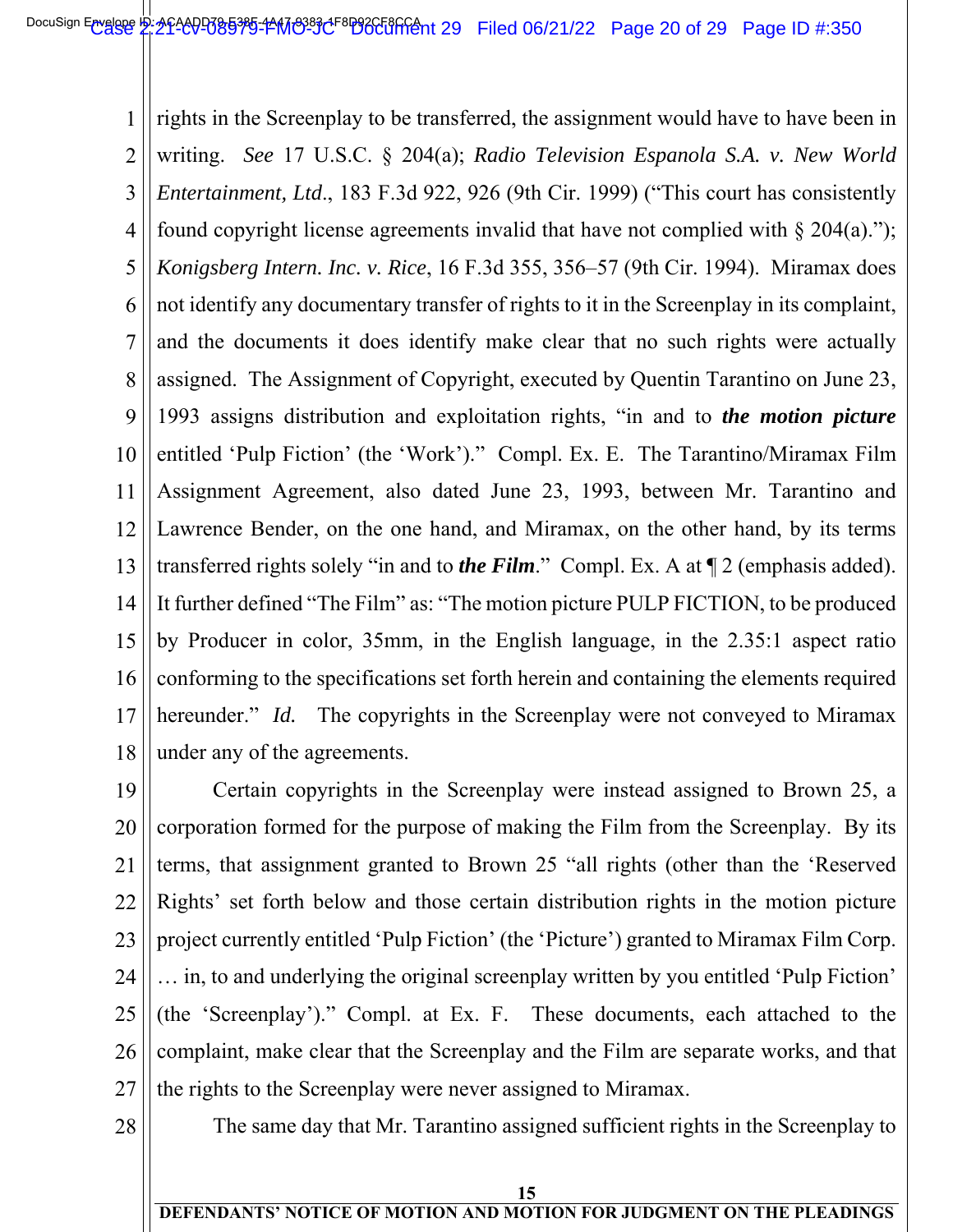1 2 3 4  $\overline{\phantom{a}}$ Brown 25 so that it could create the Film, Brown 25 and Miramax also entered into a letter agreement, which confirmed that no rights in the Screenplay had been assigned to Miramax under the Tarantino/Miramax Film Assignment Agreement. It expressly clarified that:

It hereby further is acknowledged that, for the avoidance of doubt, the rights granted by Tarantino to Miramax pursuant to the Miramax Agreement are limited to the right to distribute and otherwise exploit the completed Picture as more particularly set forth in the Miramax Agreement. *Such grant of rights did not include any literary rights in the Screenplay*, the right to produce a motion picture based on the Screenplay, and/or any rights reserved by Tarantino under Paragraph 2 of the Miramax Agreement .… Accordingly, Miramax acknowledges that the rights granted by Tarantino to [Brown 25] are not inconsistent with the rights granted by Tarantino to Miramax under the Miramax Agreement.

14 15 16 17 18 19 20 21 Compl. at Ex. D. The Brown Letter Agreement specifically draws the distinction between the rights in the original Screenplay and the derivative work to be created, defined as "the motion picture entitled 'Pulp Fiction' (the 'Picture')." The Agreement goes on to note that, once the Film (or "Picture") was created and delivered to Miramax, "Miramax shall acquire all of Producer's rights in and *to the Picture* (other than any rights Producer may have in any Tarantino Reserved Rights)." *Id*. at ¶ 4. Under this assignment, Miramax took certain rights to the Film, but was not assigned any rights in the underlying Screenplay.

22

5

6

7

8

9

10

11

12

13

23

# **4. Mr. Tarantino Specifically Reserved Rights In The Screenplay**

24 25 26 27 28 Even if Miramax could stitch together language from the parties' various agreements that would suggest some ambiguity as to whether the assignment of rights in the Film somehow assigned some aspect of rights in the Screenplay, that ambiguity is foreclosed by the express reservation of rights that Mr. Tarantino made with respect to the Screenplay in each of those agreements. As a result, there is no question that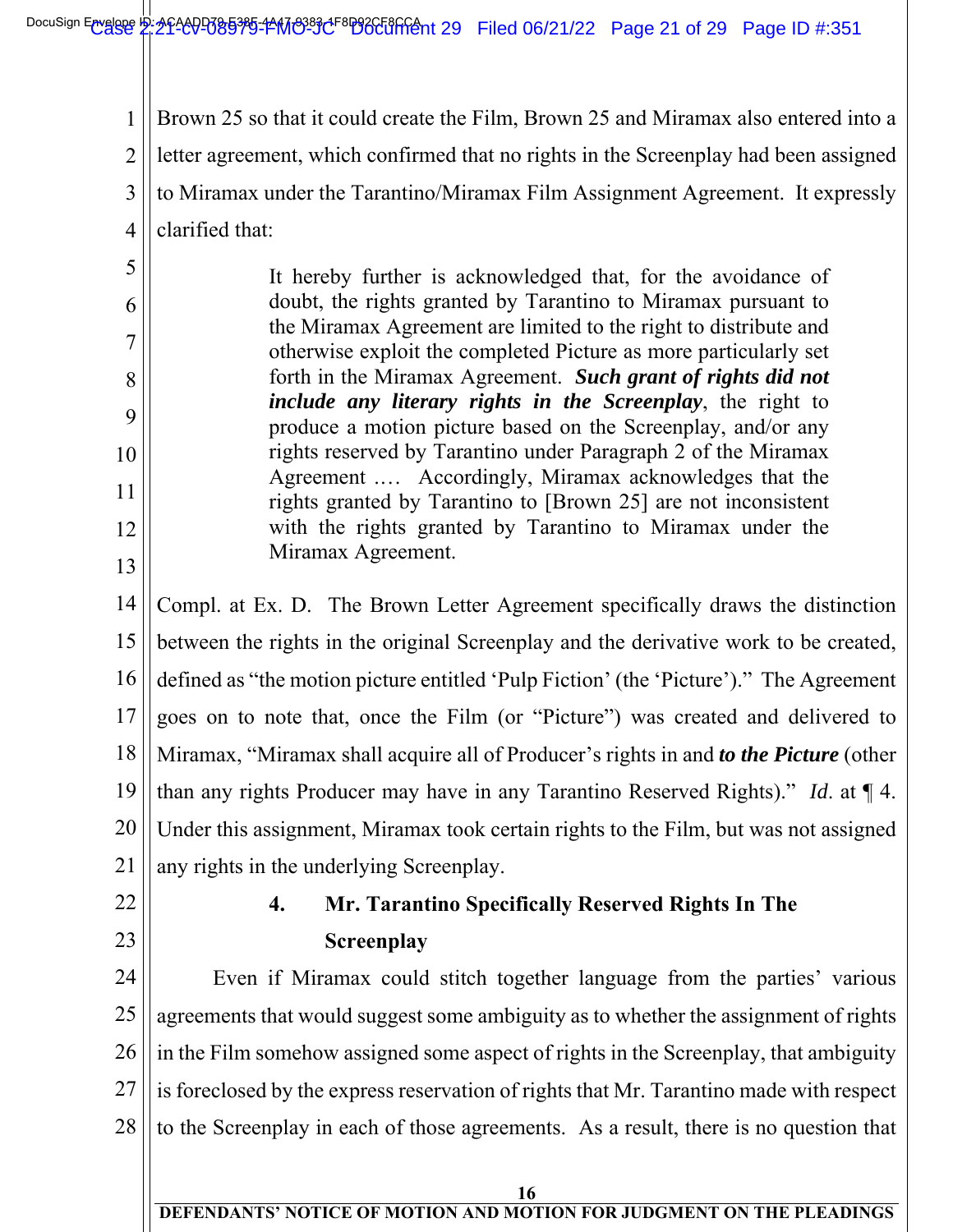the rights to the Screenplay were not assigned to Miramax.

further derivative works from the Screenplay.

2

3

4

5

6

7

8

9

10

11

12

13

1

 $\overline{\phantom{a}}$ In each of the operative agreements and assignments, Mr. Tarantino specifically reserved rights in the Screenplay for himself, including rights to: "print publication (including without limitation screenplay publication, 'making of' books, comic books and novelization, in audio and electronic formats as well, as applicable), interactive media, theatrical and television sequel and remake rights and television and spinoff rights." Compl. Ex. A [Tarantino/Miramax Film Assignment Agreement at ¶ 2]; Ex. B [Tarantino/Brown 25 Screenplay Assignment Agreement at ¶ 2]; Ex. D [Brown 25/Miramax Film Assignment Agreement at ¶ 2]; Ex. E [Film Rights Assignment]; Ex. F [Screenplay Assignment]. Thus, the right to copy and distribute the Screenplay was specifically reserved to Mr. Tarantino, as were other important rights in the Screenplay—including the right to make sequels, television shows, and

14

**5. The NFTs Are Derived From The Screenplay, Not The Film**

15 16 17 18 19 20 21 22 23 24 25 Because Miramax was only assigned rights in the Film, and not in the underlying Screenplay, it has rights only in "what was copyrightable as a new matter" in the Film (excluding the creative expression in the Screenplay). *Ricordi*, 189 F.2d at 472. As a result, in order to state a claim for copyright infringement against Mr. Tarantino, Miramax would have to allege that the NFTs in question copy the "New Matter" that was in the Film, but not in the Screenplay. This would include, for example, clips of the audio-visual work, aspects of the action not contained in the script, particular dramatic performances as recorded on tape, etc. But Miramax has made no such allegations. And the documents concerning the NFTs upon which Miramax relies for factual support for its claims make clear that the NFTs do not contain any such material.

26 27 28 The primary document relied upon by Miramax in its complaint regarding the nature of the NFTs in question is the Press Release dated November 2, 2021. But nothing in that Press Release suggests in any way that the content of the NFTs copies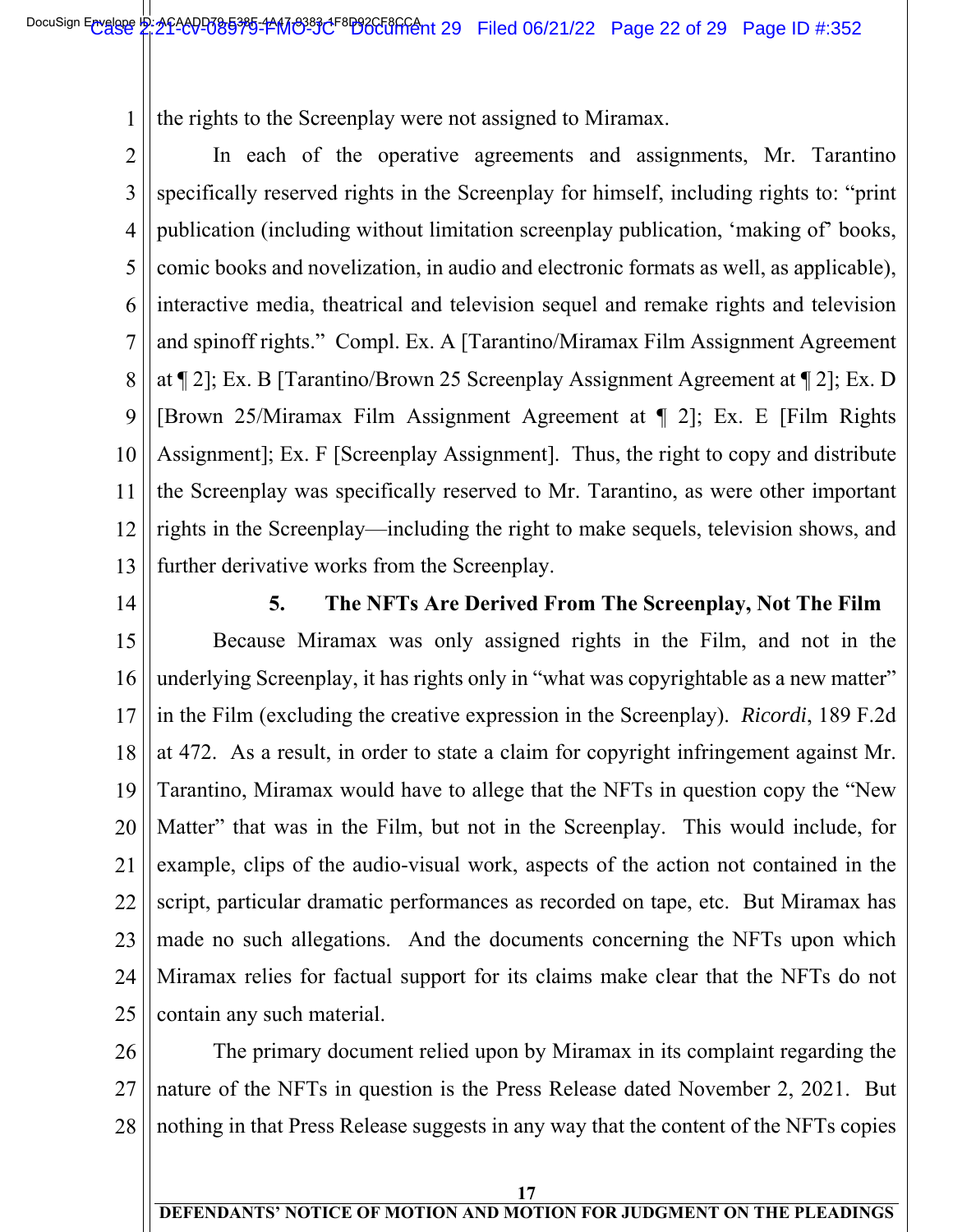1 2 3 4 5 6 7 8 9 10  $\overline{\phantom{a}}$ or in any other way makes use of the New Matter from the Film. The complaint's allegations concerning the Press Release make clear that the material is from the Screenplay and/or new audio material—not New Matter original to the Film. The body of the Press Release explicitly promises "'one-of-a-kind' content that had 'never been seen or heard before, . . . includ[ing]: **the uncut first handwritten scripts of 'Pulp Fiction'** and exclusive custom commentary from Tarantino, revealing secrets about the film and its creator.'" Compl. at ¶ 38 (emphasis added). Again, nothing in the Press Release states or in any way suggests that the NFTs contain any New Matter from the Film. Instead, it makes clear that the most important parts of the NFTs are the images of the Screenplay—a work in which Miramax was assigned no rights.

11 12 13 14 15 16 Miramax also refers to the NFT Website at www.tarantinonfts.com for the factual basis of its claims. But, once again, nothing to which the Miramax complaint cites on that website suggests that any New Matter from the Film is embodied in the NFTs such that the auction could constitute copyright infringement. Rather the descriptions of the NFTs on the NFT Website and the confirmations of those descriptions by Tarantino's counsel indicate the opposite. The complaint states:

17 18 19 20 Tarantino's counsel emailed Miramax, confirming several statements from the Press Release, namely, that the Pulp Fiction NFTs would be a "collection consisting of 7 NFTs, each containing a high-resolution digital scan of Quentin's original handwritten screenplay pages for a single scene from his screenplay for Pulp Fiction."

According to Tarantino's counsel, there would be "no other embellishment or additions to the actual screenplay scans themselves." However, each NFT will include a "drawing that will be inspired by some element from the scene."

23 Compl. at ¶¶ 45, 46.

21

22

24 25 26 27 28 Miramax relies on no other sources for the factual basis to support its copyright claims. Because the only allegations in Miramax's complaint make clear that the NFTs do not incorporate any New Matter from the Film over which Miramax could claim copyright ownership, its claims fail as a matter of law. / / /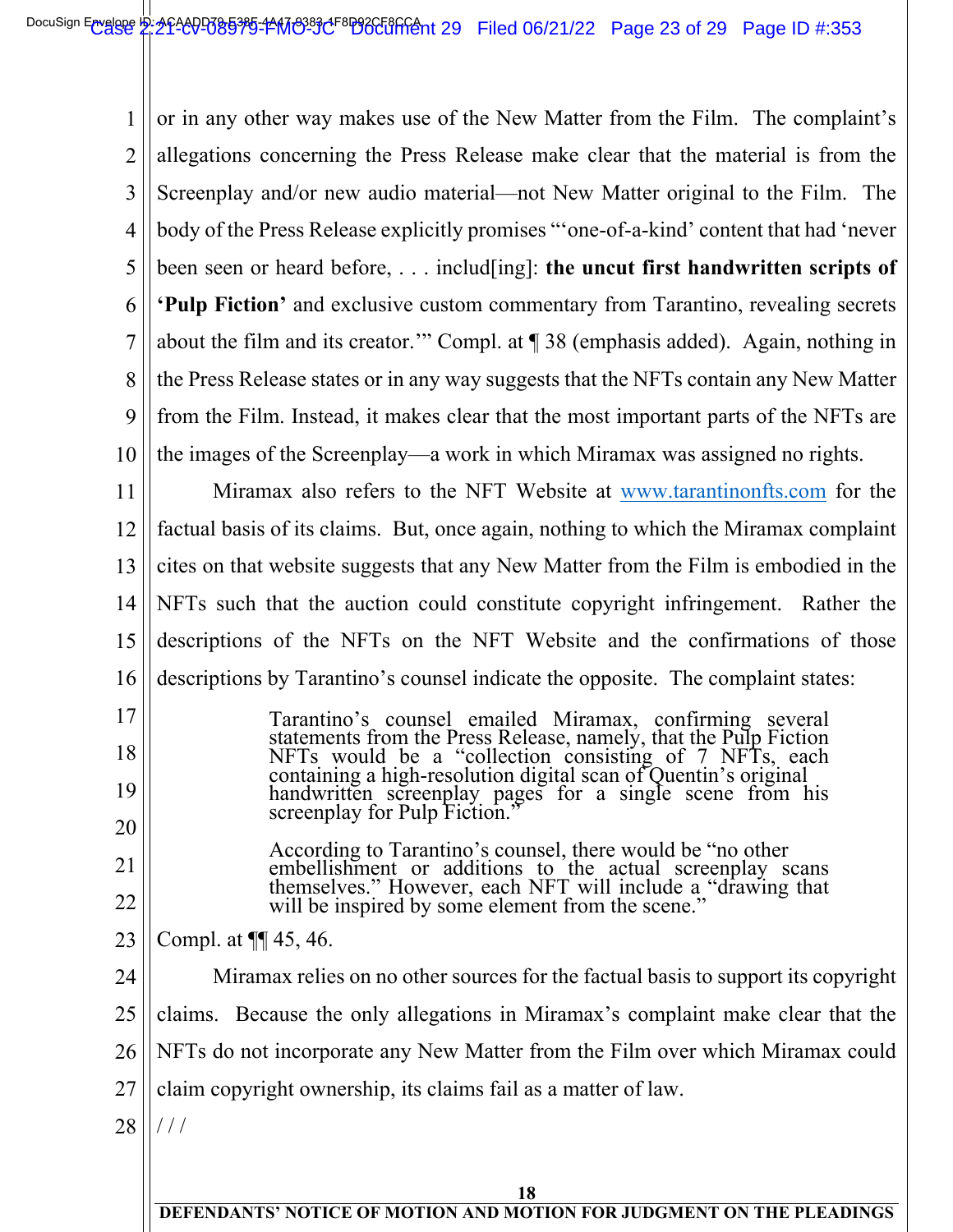1

#### **6. The NFTs Publish an Electronic Version of the Screenplay**

2 3 4 5 6 7 8 9 10  $\overline{\phantom{a}}$ As noted above, Miramax's claims founder based on the confluence of two facts: (a) none of the underlying copyrights in the Screenplay were assigned to Miramax, meaning that the Film is a derivative work, and (b) none of the New Material embodied in the Film to qualify it as a derivative work is included in the NFTs. Yet, even if Miramax could claim some rights in the underlying Screenplay from which the Film was created as a result of an assignment of rights in the Film, which it cannot, Miramax's claims would still fail because Mr. Tarantino specifically reserved his rights to publish the Screenplay, and the auction sales of the NFTs are a publication of the Screenplay.

11 12 13 14 15 16 Mr. Tarantino expressly reserved rights in the publication of the Screenplay to himself in the clearest language possible. The Tarantino/Miramax Film Assignment Agreement specifically states that the Tarantino Reserved Rights include the rights to, "print publication (including without limitation screenplay publication, 'making of' books … in audio *and electronic formats as well*, as applicable)." Compl. at Ex. A [Tarantino/Miramax Film Assignment Agreement at ¶ 2] (emphasis added).

17 18 19 20 21 22 23 24 25 26 Distribution of digital copies of the Screenplay portions by way of NFTs constitutes a publication in an electronic format. As Miramax's own complaint admits, "An NFT (or non-fungible token) is a unique, non-fungible *digital* asset recorded on a blockchain (a type of distributed ledger) that can, as in the case of the Pulp Fiction NFT's, represent and certify its owner's right to, and *enable its owner to access specific digital content* associated with the NFT." Compl. at ¶ 36 (emphasis added). As Miramax's complaint further admits, the digital content associated with the NFTs in this case are copies of "the uncut first handwritten scripts of 'Pulp Fiction' and exclusive custom commentary from Tarantino, revealing secrets about the film and its creator." *Id*. at ¶ 38.

27 28 Section 101 of the Copyright Act defines "publication" as "the distribution of copies of a work to the public by sale or other transfer of ownership, or by rental,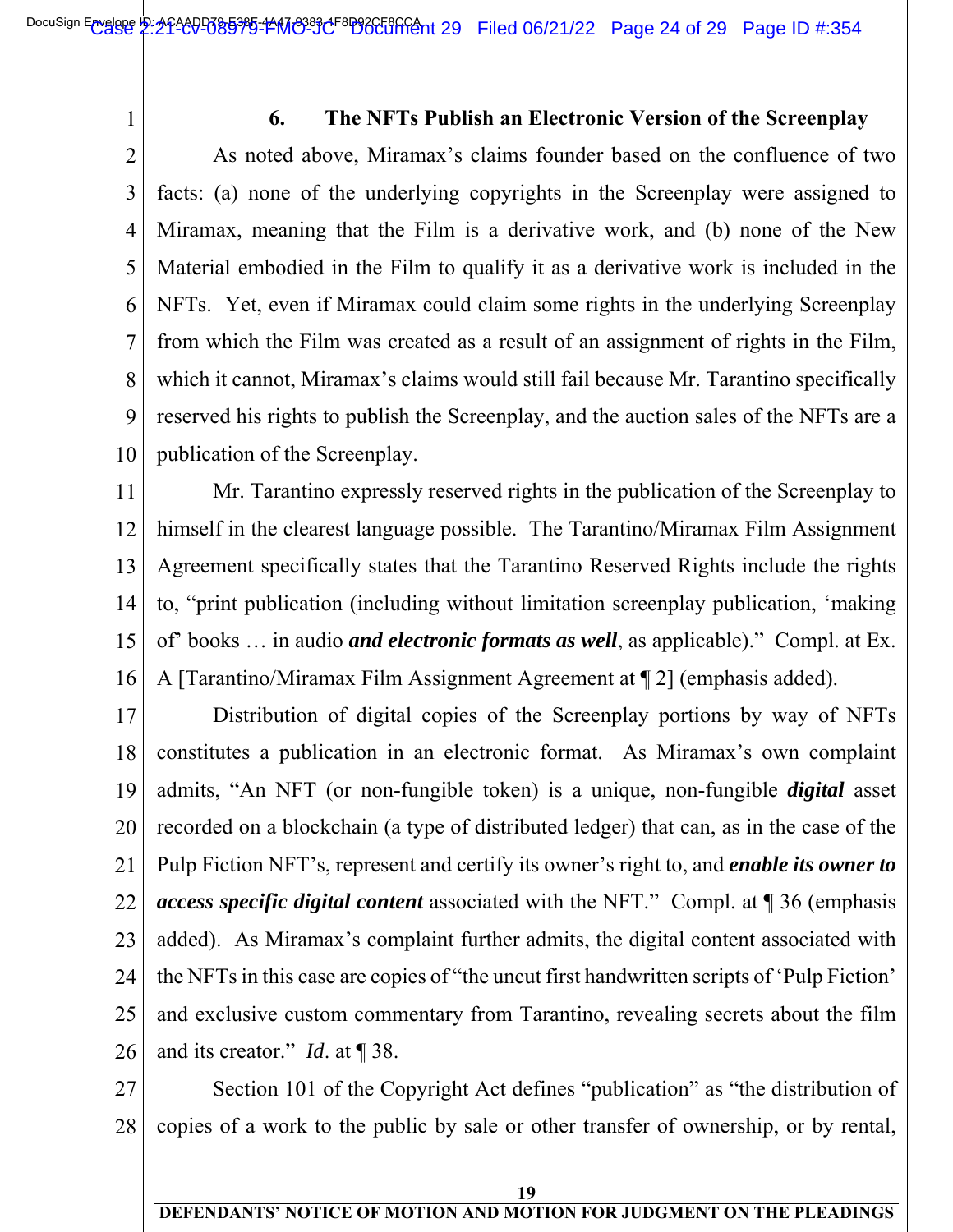1 2 3 4 5 6 7 8 9 10  $\overline{\phantom{a}}$ lease or lending." 17 U.S.C. § 101. It is well established that the sale of a single copy constitutes publication for the purpose of copyright law. *See Brown v. Tabb*, 714 F.2d 1088 (11th Cir. 1983); *Bobbs-Merrill Co. v. Straus*, 147 F. 15, 19 (2d Cir. 1906), *aff'd*, 210 U.S. 339(1908) ("common-law right is lost by the general publication or unrestricted sale of a single copy"); *Grandma Moses Properties v. This Week Magazine*, 117 F. Supp. 348, 350 (S.D.N.Y. 1953). Indeed, both houses of Congress specifically signaled their intention in this regard: "Under the definition in section 101, a work is 'published' if *one or more copies* or phonorecords embodying it are distributed to the public . . . ." H.R. Rep. No. 1476, 94th Cong., 2d Sess. 138 (1976) (emphasis added); S. Rep. No. 473, 94th Cong., 1st Sess. 121 (1975) (same).

11 12 13 14 15 16 17 18 19 20 The allegations in Miramax's complaint make clear that the primary content associated with the NFTs to be auctioned off to the public consists of electronic copies of "the uncut first handwritten scripts of 'Pulp Fiction.'" Compl. at ¶ 38. There is no question that this constitutes an electronic publication—a distribution of one or more electronic copies—of the Screenplay. Because the rights to print publication were expressly reserved to Mr. Tarantino, this cannot constitute an infringement of Miramax's rights. Similarly, as noted above, there are no allegations in the complaint that the audio recordings of Mr. Tarantino's thoughts on his process of creating Pulp Fiction, or the cover art included in the NFTs, borrow or copy any New Matter from the Film. As a result, Miramax's copyright claim cannot survive.

21

#### **B. Miramax's Contract Claim Fails.**

22 23 24 25 26 27 28 Miramax's contract claim fails as a matter of law as well. Miramax does not identify any contractual obligation undertaken by Mr. Tarantino that he has failed to satisfy, and the allegation that Mr. Tarantino exercised rights that he assigned to Miramax does not assert a breach of the assignment, but a violation of the copyrights allegedly assigned. Moreover, for the reasons set forth above, Mr. Tarantino's actions exercised rights that were not assigned and/or were reserved expressly within the language of the parties' agreements. As a result, Miramax's contract claims cannot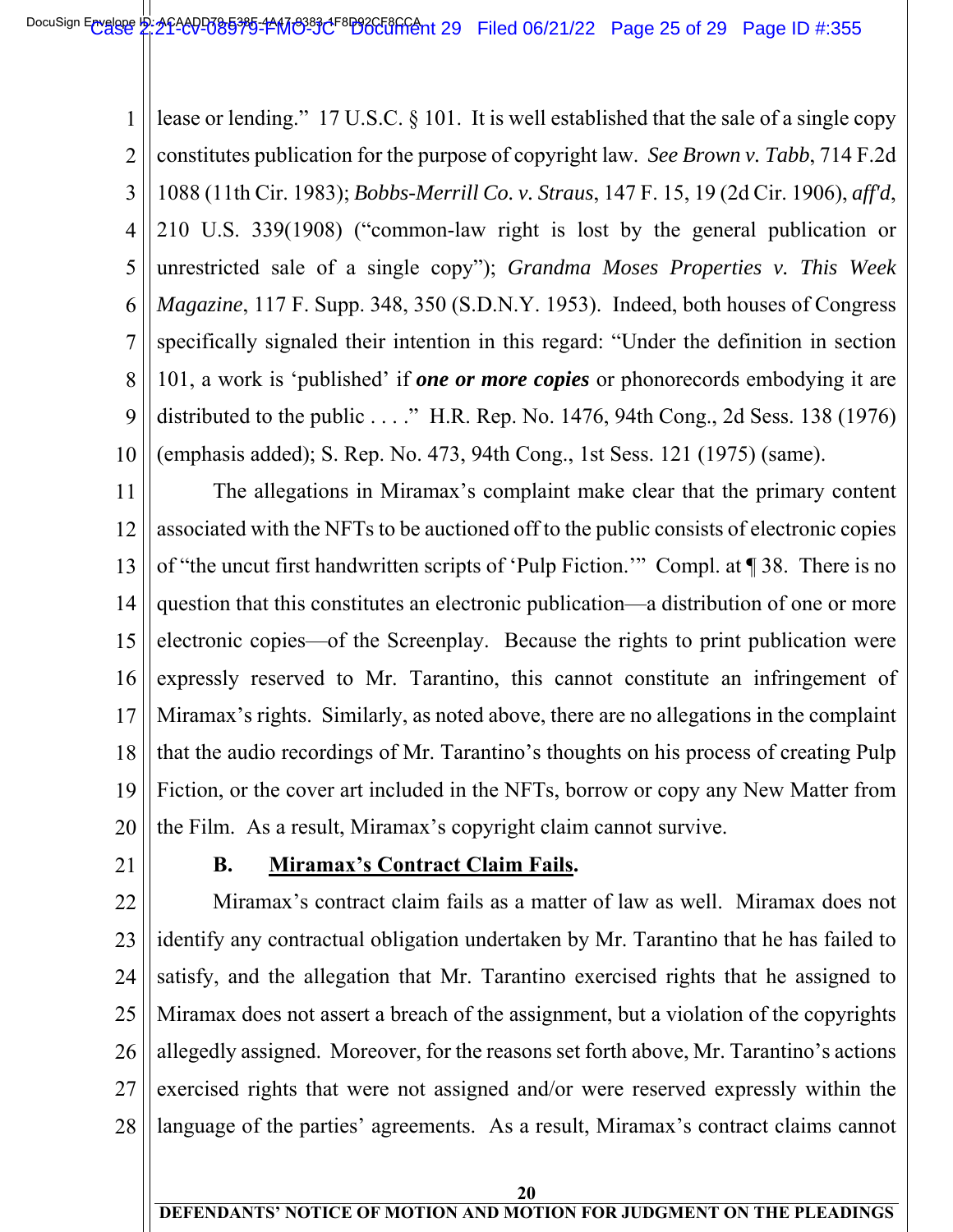1 succeed as pled.

2 3 4 5 6 7 8 9 10 11 12 13 14 15 16  $\overline{\phantom{a}}$  Copyrights are often the subject of assignments and licenses, and it is axiomatic that those assignment and license contracts govern the rights that the contracting parties possess in the underlying work that is the subject matter of the copyrights at issue. That does not mean that uses exceeding the terms of those agreements constitute a breach of the assignment or license. Rather, unless the use violates an express covenant to refrain from a particular use, the violation sounds in copyright, not in contract. For example, in *Kamakazi Music Corp. v. Robbins Music Corp*., 522 F. Supp. 125 (S.D.N.Y. 1981), the owner of copyrights in the music of Barry Manilow brought an action against a music publisher that was a licensee of the print publication rights in that music. The plaintiff asserted that the defendant had printed and sold copies of the music after the license had expired, thereby exceeding the terms of the license. The court was called upon to determine whether the action sounded in copyright or contract. The court found that "this action arises under the copyright law, in that the complaint is directed against an offending use, and refers to the license agreement only by way of anticipatory replication." *Id.* at 131.

17 18 19 20 21 22 23 24 In this case, Miramax does not assert that Mr. Tarantino failed to transfer the rights identified in the parties' agreements or violated some express covenant to refrain from particular action. Rather, Miramax alleges that Mr. Tarantino fully performed under the parties' agreements and transferred certain exclusive rights to Miramax. The complaint then alleges that Mr. Tarantino's sale of the NFTs violated those exclusive rights that he previously assigned to Miramax. That is not an allegation of a contractual violation, but an allegation of infringement of copyright. For that reason, the claim should be dismissed.

25 26 27 28 Moreover, as discussed above, Mr. Tarantino's actions in no way violated Miramax's exclusive rights or exceeded rights that were retained by him under the agreements, which assigned to Miramax only the rights in the Film, not in the Screenplay. That consideration furnishes an independent basis on which Miramax's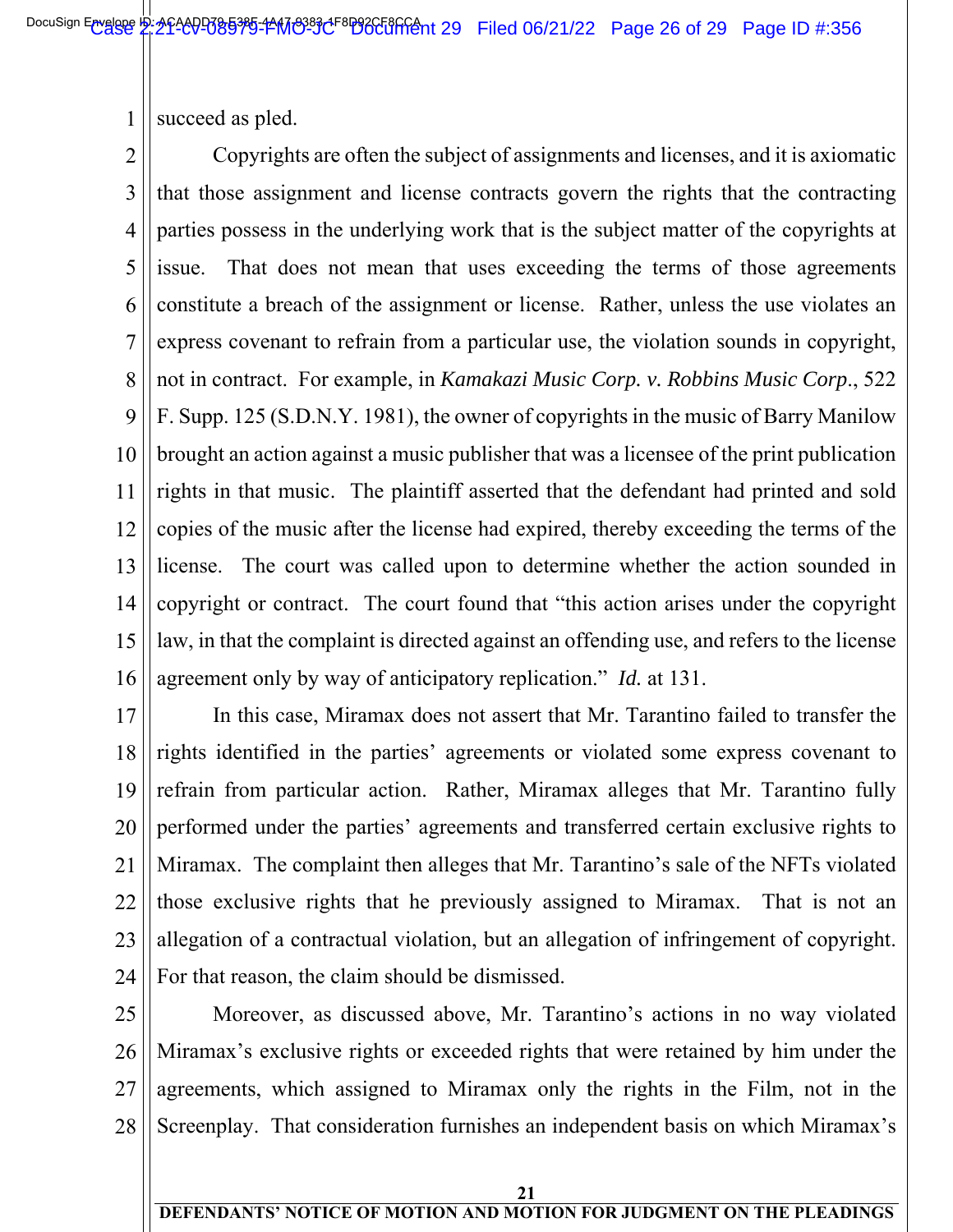1 contract claim fails as a matter of law.

2

 $\overline{\phantom{a}}$ 

#### **C. Miramax's Trademark and Unfair Competition Claims Fail.**

3 4 5 6 7 8 Finally, Miramax's trademark and unfair competition claims are similarly deficient. Mr. Tarantino is the author of the Screenplay "Pulp Fiction" and assigned no rights to the trademarks in that work. To the contrary, he expressly reserved the right to use the title to the Screenplay in association with the exploitation of rights he reserved under the parties' agreements. As a result, his use of the title "Pulp Fiction" cannot constitute trademark infringement.

9 10 11 12 13 14 15 16 17 18 19 20 21 Miramax's claims for trademark infringement under 15 U.S.C. § 1114 and unfair competition under 15 U.S.C. § 1125(a) are both based on Mr. Tarantino's use of the "Pulp Fiction Mark." Compl. at ¶¶ 62, 67 (asserting as the basis for both claims that, "Defendants' unauthorized use of the Pulp Fiction Mark alleged herein is likely to deceive consumers as to the origin, source, sponsorship, or affiliation of the Pulp Fiction NFTs, and is likely to cause consumers to believe, contrary to fact, that the Pulp Fiction NFTs are sold, authorized, endorsed, or sponsored by Miramax, or that Defendants are somehow affiliated with or sponsored by Plaintiffs"). But, as explained above, Mr. Tarantino is the author of the Screenplay, and assigned copyrights and trademarks in and to only the Film, not the Screenplay. Indeed, Mr. Tarantino remains the owner of copyrights in the Screenplay under Copyright Reg. No. Pau001810781. As a result, he has the right to use the tile of the Screenplay in exploiting his rights thereto.

22 23 24 25 26 27 28 Moreover, as also noted above, Mr. Tarantino expressly reserved his right to use the "Pulp Fiction" title in connection with his reserved rights, including the publication rights in the Screenplay. Specifically, the Tarantino/Miramax Film Assignment Agreement makes clear that "Tarantino shall have the right to use the title of the Film in connection with the exploitation of the Reserved Rights." Compl. Ex. A at ¶ 2. For these reasons, Miramax's trademark and unfair competition claims cannot stand.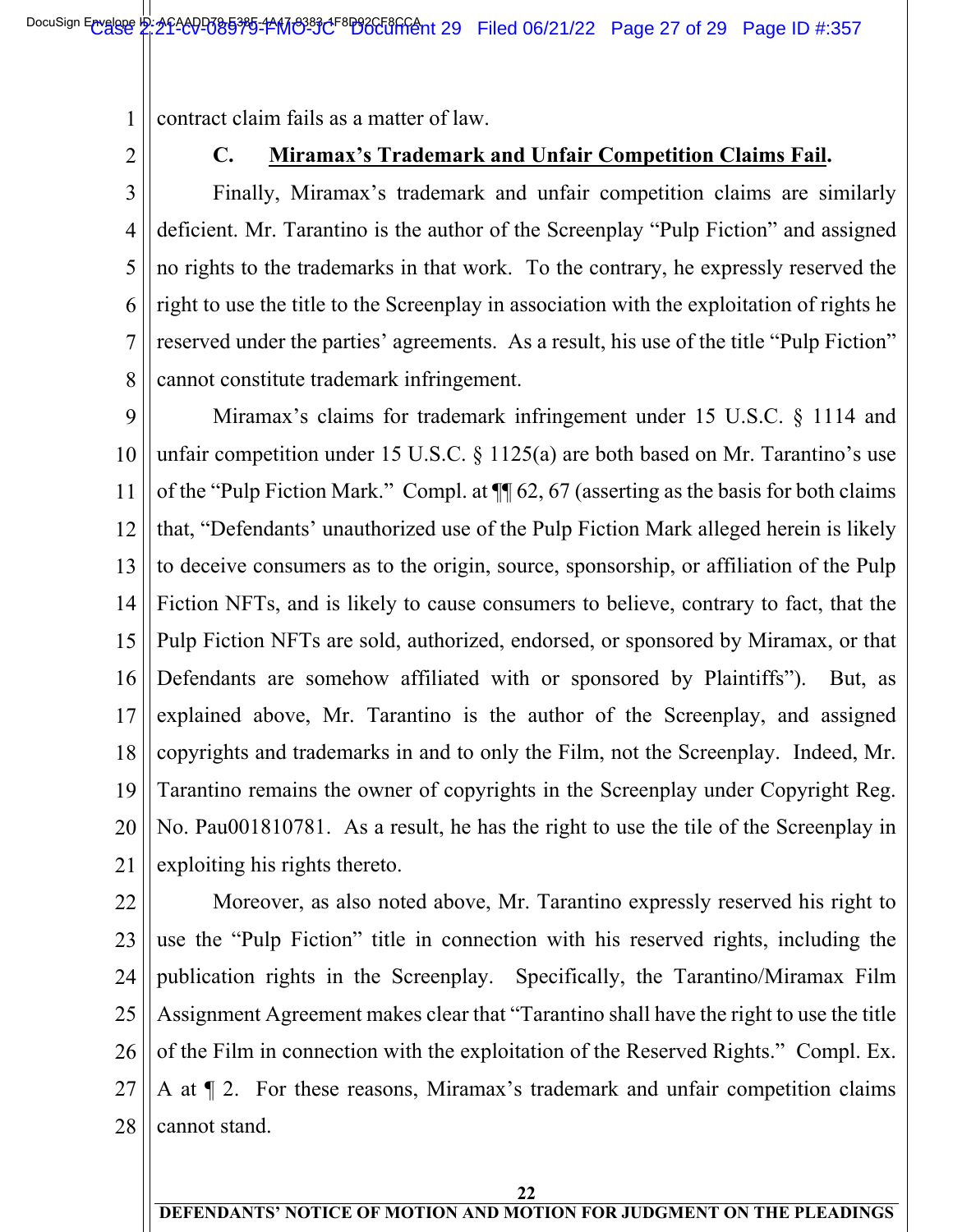| 1              | V.<br><b>CONCLUSION</b>                                                                         |
|----------------|-------------------------------------------------------------------------------------------------|
| $\overline{2}$ | For the foregoing reasons, Defendants' motion for judgment on the pleadings                     |
| 3              | should be granted.                                                                              |
| 4              |                                                                                                 |
| 5              | Dated: June 21, 2022                                                                            |
| 6              |                                                                                                 |
| 7              | <b>IRELL &amp; MANELLA, LLP</b>                                                                 |
| 8              | /s/ David Nimmer<br>David Nimmer<br>$\gamma$ :                                                  |
| 9              |                                                                                                 |
| 10             | Connor He-Schaefer<br>Attorneys for Defendants Quentin<br>Tarantino and Visiona Romantica, Inc. |
| 11             | FREEDMAN + TAITELMAN, LLP                                                                       |
| 12             |                                                                                                 |
| 13             | Bryan J. Freedman<br>Jesse A. Kaplan<br>Theresa Troupson                                        |
| 14             | Attorneys for Defendants Quentin<br>Tarantino and Visiona Romantica, Inc.                       |
| 15             |                                                                                                 |
| 16             |                                                                                                 |
| 17             |                                                                                                 |
| 18             |                                                                                                 |
| 19             |                                                                                                 |
| 20             |                                                                                                 |
| 21             |                                                                                                 |
| 22             |                                                                                                 |
| 23             |                                                                                                 |
| 24             |                                                                                                 |
| 25             |                                                                                                 |
| 26             |                                                                                                 |
| 27<br>28       |                                                                                                 |
|                |                                                                                                 |
|                | 23                                                                                              |
|                | DEFENDANTS' NOTICE OF MOTION AND MOTION FOR JUDGMENT ON THE PLEADINGS                           |